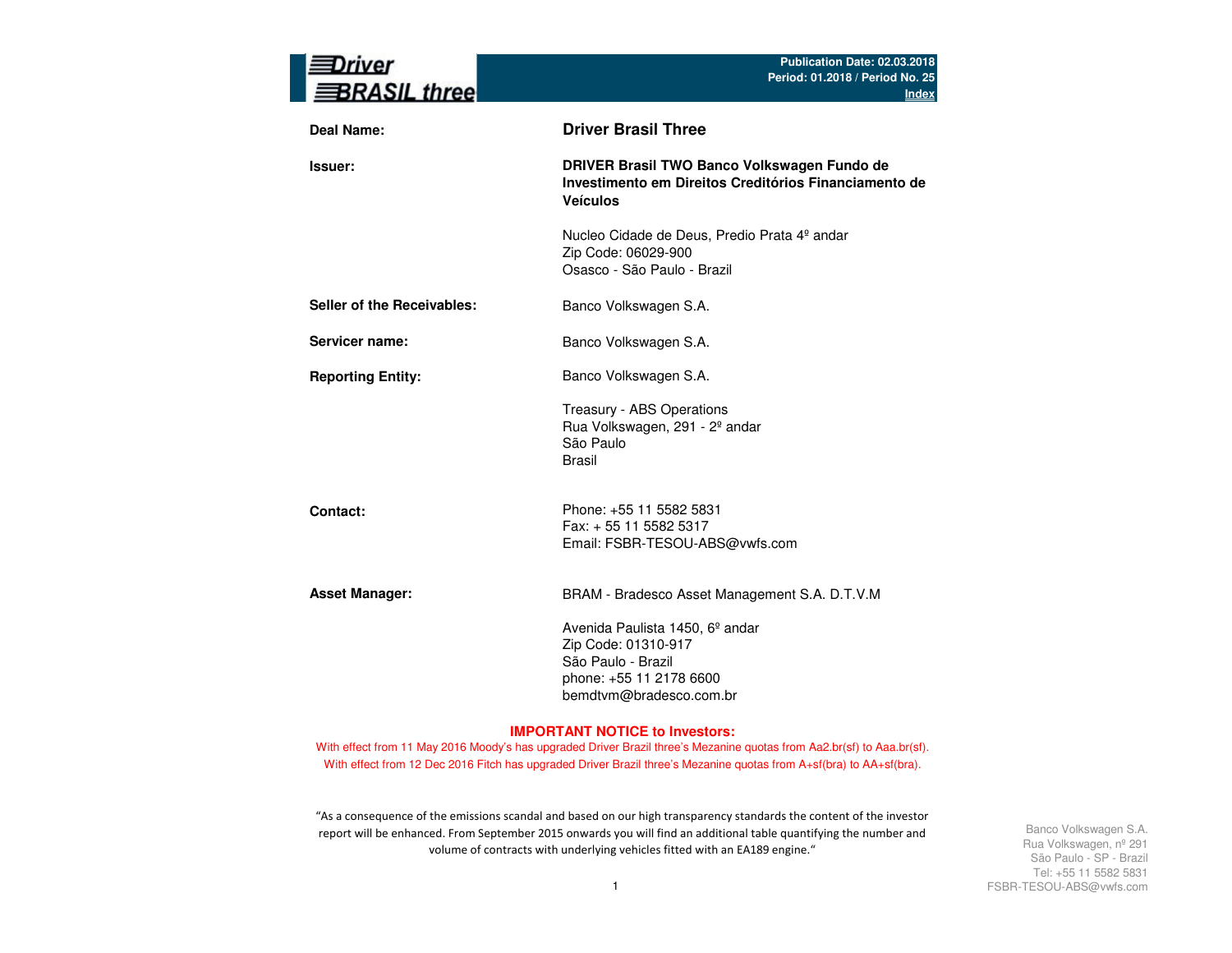

## **Contents**

| Page           | <b>Table of Contents</b>           |
|----------------|------------------------------------|
| 1              | Cover                              |
| 2              | <b>Contents</b>                    |
| 3              | <b>Reporting Details</b>           |
| 4              | <b>Parties Overview</b>            |
| 5              | <b>Transaction Events I</b>        |
| 6              | <b>Transaction Events II</b>       |
| $\overline{7}$ | <b>Transaction Events III</b>      |
| 8              | Information regarding the Notes I  |
| 9              | Information regarding the Notes II |
| 10             | <b>Credit Enhancement</b>          |
| 11             | <b>Swap Fixing / Waterfall</b>     |
| 12             | <b>Amortisation Profile I</b>      |
| 13             | <b>Amortisation Profile II</b>     |
| 14             | <b>Run Out Schedule I</b>          |
| 15             | <b>Run Out Schedule II</b>         |
| 16             | <b>Outstanding Contracts</b>       |
| 17             | <b>Delinquencies</b>               |
| 18             | <b>Recoveries</b>                  |
| 19             | Pool Data I                        |
| 20             | Pool Data II                       |
| 21             | Pool Data III                      |
| 22             | Pool Data IV                       |
| 23             | Pool Data V                        |
| 24             | Pool Data VI                       |
| 25             | Glossary                           |

Banco Volkswagen S.A.Rua Volkswagen, nº 291 São Paulo - SP - Brazil Tel: +55 11 5582 5831FSBR-TESOU-ABS@vwfs.com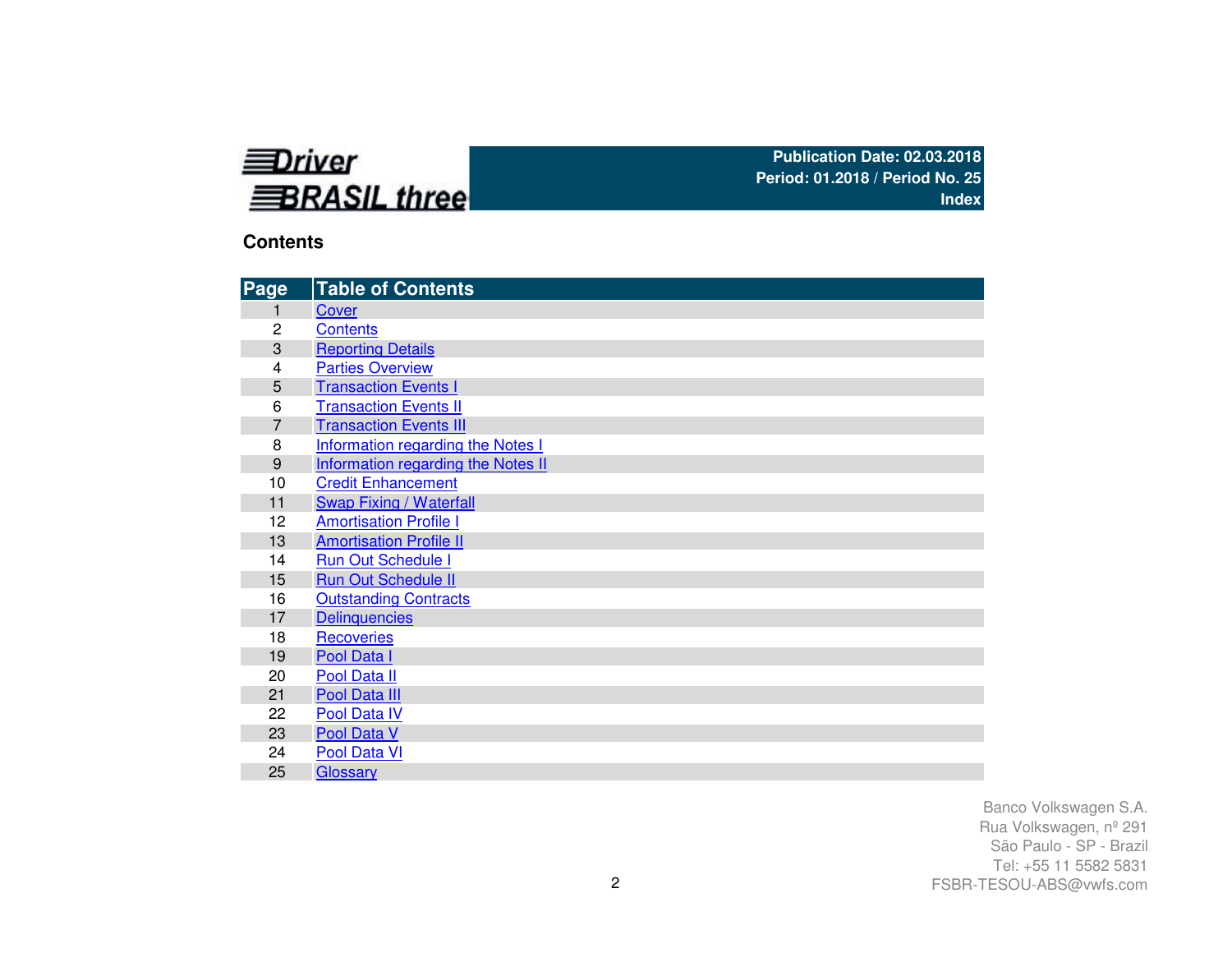# **EDriver BRASIL three**

# **Reporting Details**

| 15/12/2015 Publication Date:        | 02/03/2018                          |
|-------------------------------------|-------------------------------------|
| December 2017 Payment Date:         | 05/01/2018 (4th of each month)      |
| December 2020 Reporting Date:       | 31/01/2018 (last day of each month) |
| 10/12/2015 Asset Collection Period: | from 01/01/2018 until 31/01/2018    |
| 25 Interest Accrual Period          | from 06/12/2017 until 05/01/2018    |
| monthly Note Payment Period:        | from 06/12/2017 until 05/01/2018    |
| 06/02/2018 Days accrued:            | -21                                 |
|                                     |                                     |

| <b>Type of Car at Pool Cut</b> | <b>Number of</b><br><b>Contracts</b> | Percentage of<br><b>Contracts</b> | <b>Outstanding</b><br><b>Discounted</b><br><b>Principal Balance</b> | <b>Percentage Outstanding</b><br><b>Discounted Principal</b><br><b>Balance</b> |
|--------------------------------|--------------------------------------|-----------------------------------|---------------------------------------------------------------------|--------------------------------------------------------------------------------|
| New Cars                       | 68.792                               | 88,84%                            | 964.929.634,90                                                      | 89,93%                                                                         |
| Used Cars                      | 8.643                                | 11.16%                            | 108.051.743,36                                                      | 10,07%                                                                         |
| <b>Total</b>                   | 77.435                               | 100,00%                           | 1.072.981.378,26                                                    | 100,00%                                                                        |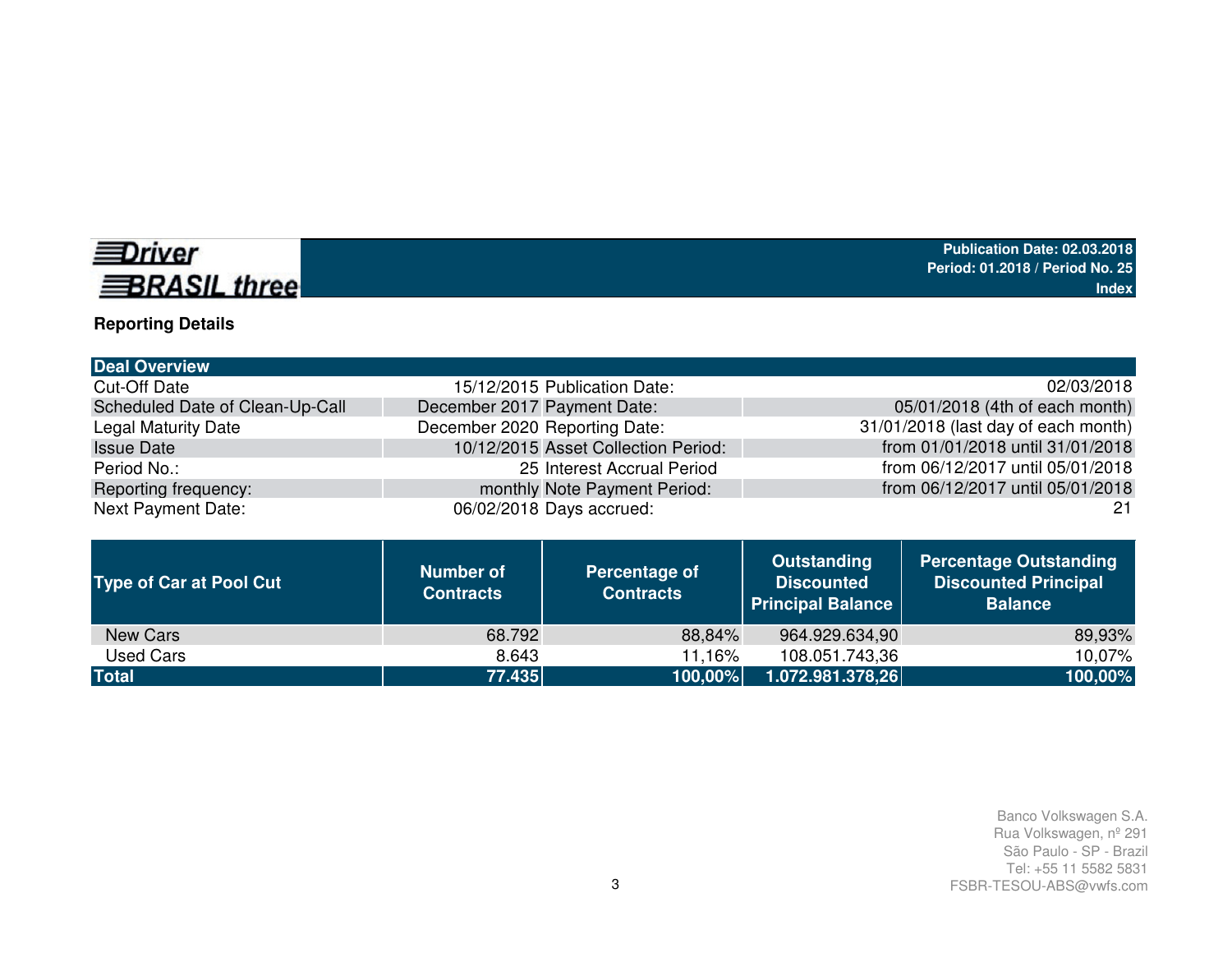

#### **Parties Overview**

| <b>Administrator:</b>     | <b>BEM DISTRIBUIDORA DE TÍTULOS E VALORES</b><br><b>MOBILIÁRIOS LTDA</b><br>Cidade de Deus<br>Bairro Vila Yara - 4º andar<br>Osasco - São Paulo - Brazil<br>phone: +55 11 3684 4522<br>http://www.bradescobemdtvm.com.br/                                                                                                                                       | <b>Asset Manager:</b>    | BRAM - Bradesco Asset Management S.A. D.T.V.M<br>Avenida Paulista 1450, 6 <sup>°</sup> andar<br>Zip Code: 01310-917<br>São Paulo - Brazil<br>phone: +55 11 2178 6600<br>bemdtvm@bradesco.com.br    |                                                                                                    |
|---------------------------|-----------------------------------------------------------------------------------------------------------------------------------------------------------------------------------------------------------------------------------------------------------------------------------------------------------------------------------------------------------------|--------------------------|----------------------------------------------------------------------------------------------------------------------------------------------------------------------------------------------------|----------------------------------------------------------------------------------------------------|
| <b>Custodian Bank:</b>    | Banco Bradesco S.A.<br>Cidade de Deus<br>Bairro Vila Yara - 2 <sup>°</sup> andar<br>Osasco - São Paulo - Brazil<br>phone: 3684 9431<br>www.bradescocustodia.com.br                                                                                                                                                                                              | <b>Collection Agent:</b> | Banco Volkswagen S.A.<br>Treasury - ABS Operations<br>Rua Volkswagen, 291<br>São Paulo<br><b>Brazil</b><br>Phone: +55 11 5582 5831<br>FSBR-TESOU-ABS@vwfs.com                                      |                                                                                                    |
| <b>Swap Counterparty:</b> | Banco Santander (Brasil) S.A.<br>Avenida Presidente Juscelino Kubitschek, 2235<br>Bloco A<br>São Paulo - SP<br><b>Brazil</b><br>phone: +55 11 3553 6792<br>www.santander.com.br                                                                                                                                                                                 | <b>Clearing System:</b>  | <b>CETIP S.A. - Mercados Organizados</b><br>Av. Brigadeiro Faria Lima, 1663, 1º andar<br>Jardim Paulistano São Paulo - SP<br>CEP: 01452-001<br>phone: +55 11 4152 9370<br>atendimento@cetip.com.br |                                                                                                    |
| <b>Rating Agencies</b>    | Moody's América Latina Ltda.<br>Avenida Nações Unidas, 12551 16 <sup>°</sup> andar<br>04578-903 São Paulo<br>Brazil<br>phone: +55 11 3043 7305<br>daniela.jayesuria@moodys.com<br>www.moodys.com.br<br>Fitch Ratings Brasil Ltda.<br>Alameda Santos, 700 7° andar<br>01418-100 São Paulo<br>Brazil<br>phone: +55 11 4504 2200<br>juliana.ayoub@fitchratings.com |                          |                                                                                                                                                                                                    | Banco Volkswagen S.A.<br>Rua Volkswagen, nº 291<br>São Paulo - SP - Brazil<br>Tel: 55 11 5582 5831 |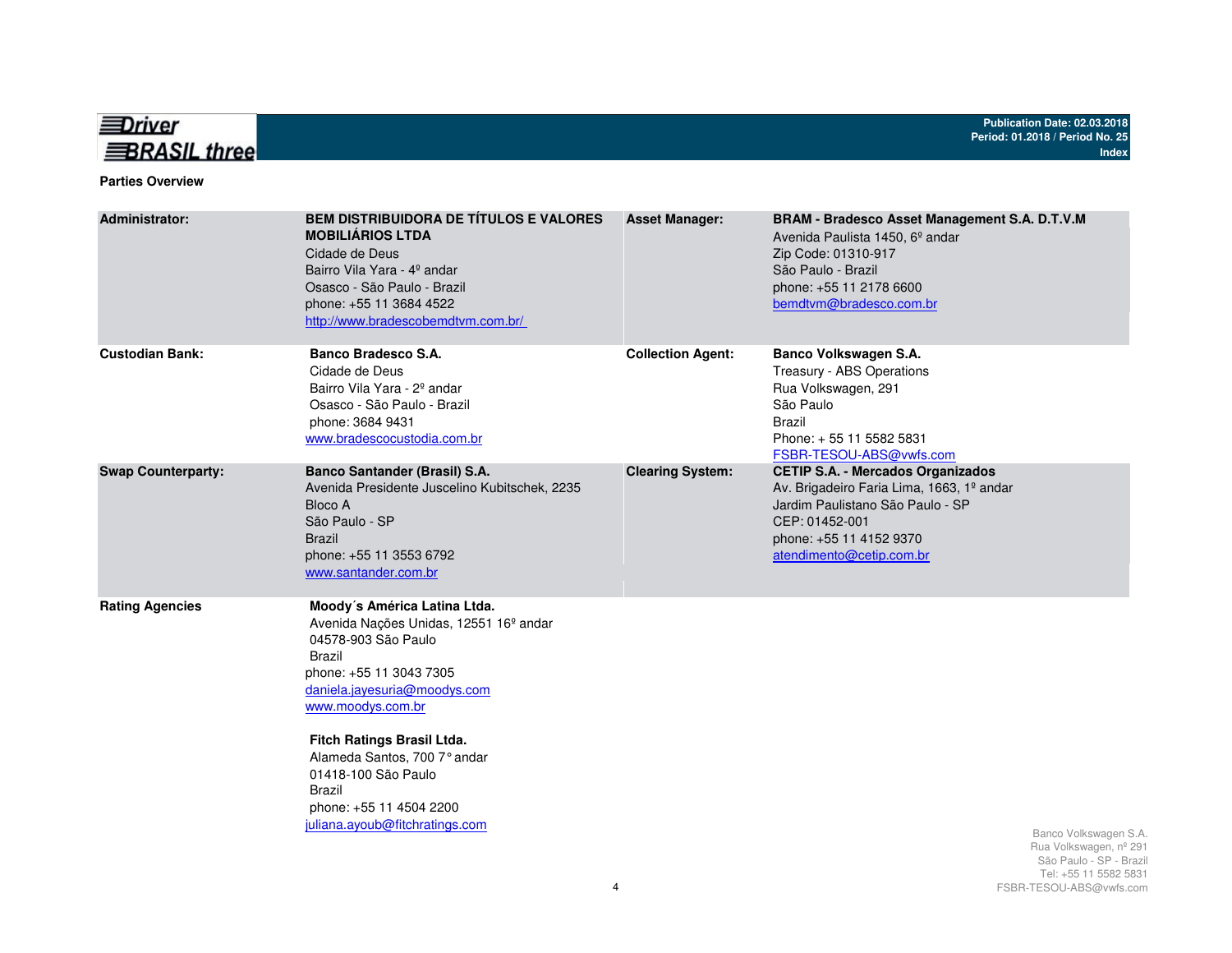

### **Transaction Events (I)**

| <b>Clean-Up Call Condition</b>                         |       |                                                             |
|--------------------------------------------------------|-------|-------------------------------------------------------------|
| Percentage of Current Outstanding Discounted Portfolio | 5.20% |                                                             |
| Min. Percentage of Outstanding Discounted Portfolio    |       | <b>10,00%</b> The Clean-Up-Call Condition has been reached. |

### **Clean-Up Call**

Banco Volkswagen S.A. will have the right at its option to exercise a Clean-Up Call and to repurchase the Loan Receivables from Driver Brasil One when the sum of the Discounted Principal Balance for all loan contracts is less than 10 per cent. of the sum of the Discounted Principal Balance for all Loan contracts as of the Cut Off Date, provided that all payment obligations under the Quotas will be thereby fulfilled.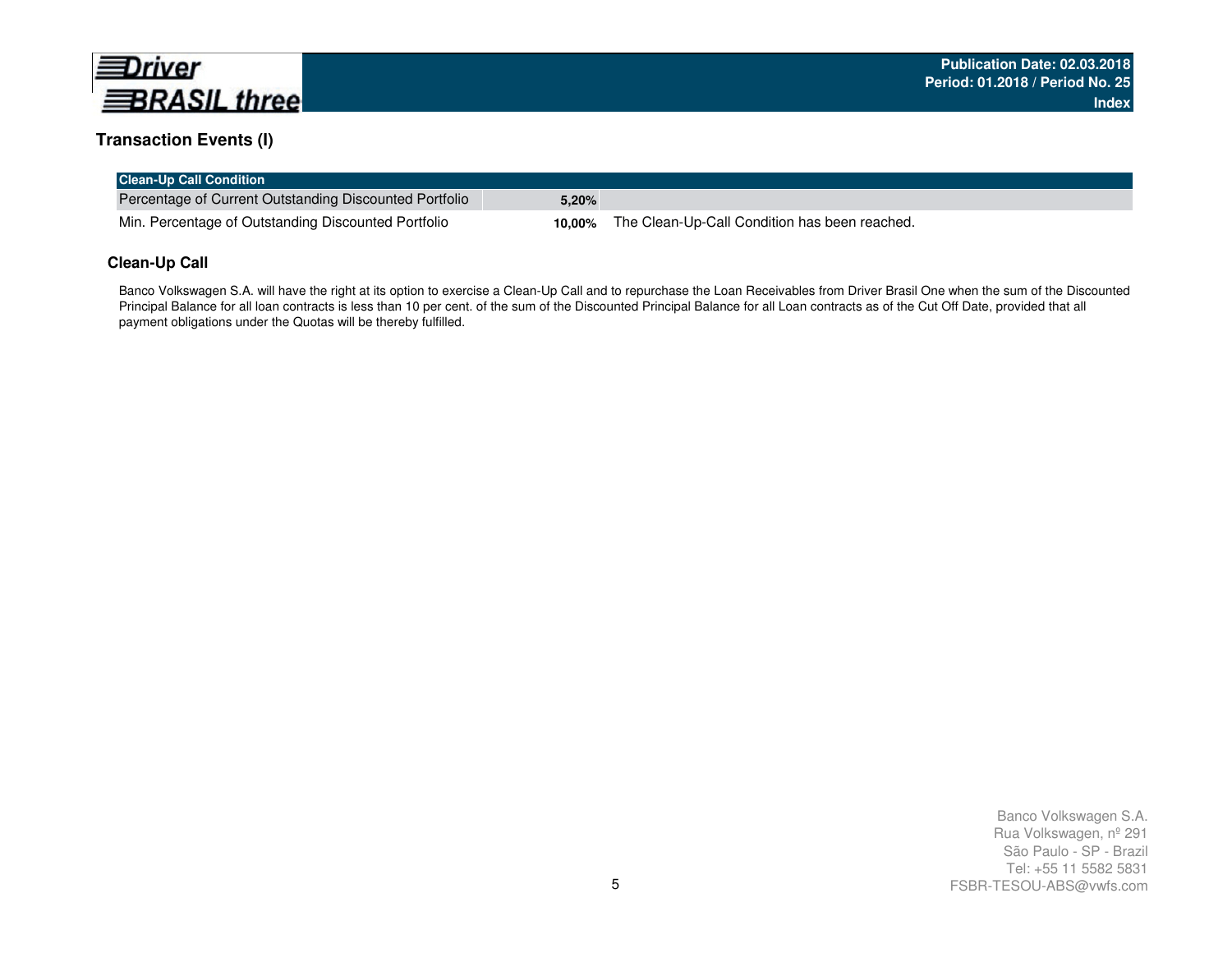

### **Transaction Events (II)**

| <b>Credit Enhancement Increase Conditions</b>                                                                                                                 |           |
|---------------------------------------------------------------------------------------------------------------------------------------------------------------|-----------|
| Level 1a Credit Enhancement Increase Condition - Cumulative Late Delinguencies do not amount to 1.5% for any<br>Payment Date before and incp. 12/2016         | NΟ        |
| Level 1b Credit Enhancement Increase Condition -Cumulative Late Delinguencies do not amount to 3.5% for any<br>Payment Date between 01/2017 and incp. 12/2017 | <b>NO</b> |
| Level 2 Credit Enhancement Increase Condition - Cumulative Late Delinguencies do not amount to 5.0% for any<br><b>Payment Date</b>                            | <b>NO</b> |

|                                   |     | <b>Outstanding</b><br><b>Discounted Principal</b><br><b>Balance (in Arrears)</b> |     | <b>Outstanding Discounted</b><br><b>Principal Balance (at</b><br><b>Late Delinguency)</b> |
|-----------------------------------|-----|----------------------------------------------------------------------------------|-----|-------------------------------------------------------------------------------------------|
| Cumulative Late Delinguencies BOP | R\$ | 4.107.128,78                                                                     | R\$ | 7.860.234,44                                                                              |
| Late Delinquencies                | R\$ | 132.149.17                                                                       | R\$ | 160.932,50                                                                                |
| Cumulative Late Delinguencies EOP | R\$ | 4.239.277,95                                                                     | R\$ | 8.021.166,94                                                                              |
|                                   |     |                                                                                  | - - |                                                                                           |

| Discounted Principal Balance as of Pool-Cut Date             | 1.072.981.378,26 |
|--------------------------------------------------------------|------------------|
| Cumulative Late Delinquency as percentage of DPB at Pool-Cut | 0.74756%         |



Banco Volkswagen S.A.Rua Volkswagen, nº 291 São Paulo - SP - Brazil Tel: +55 11 5582 5831FSBR-TESOU-ABS@vwfs.com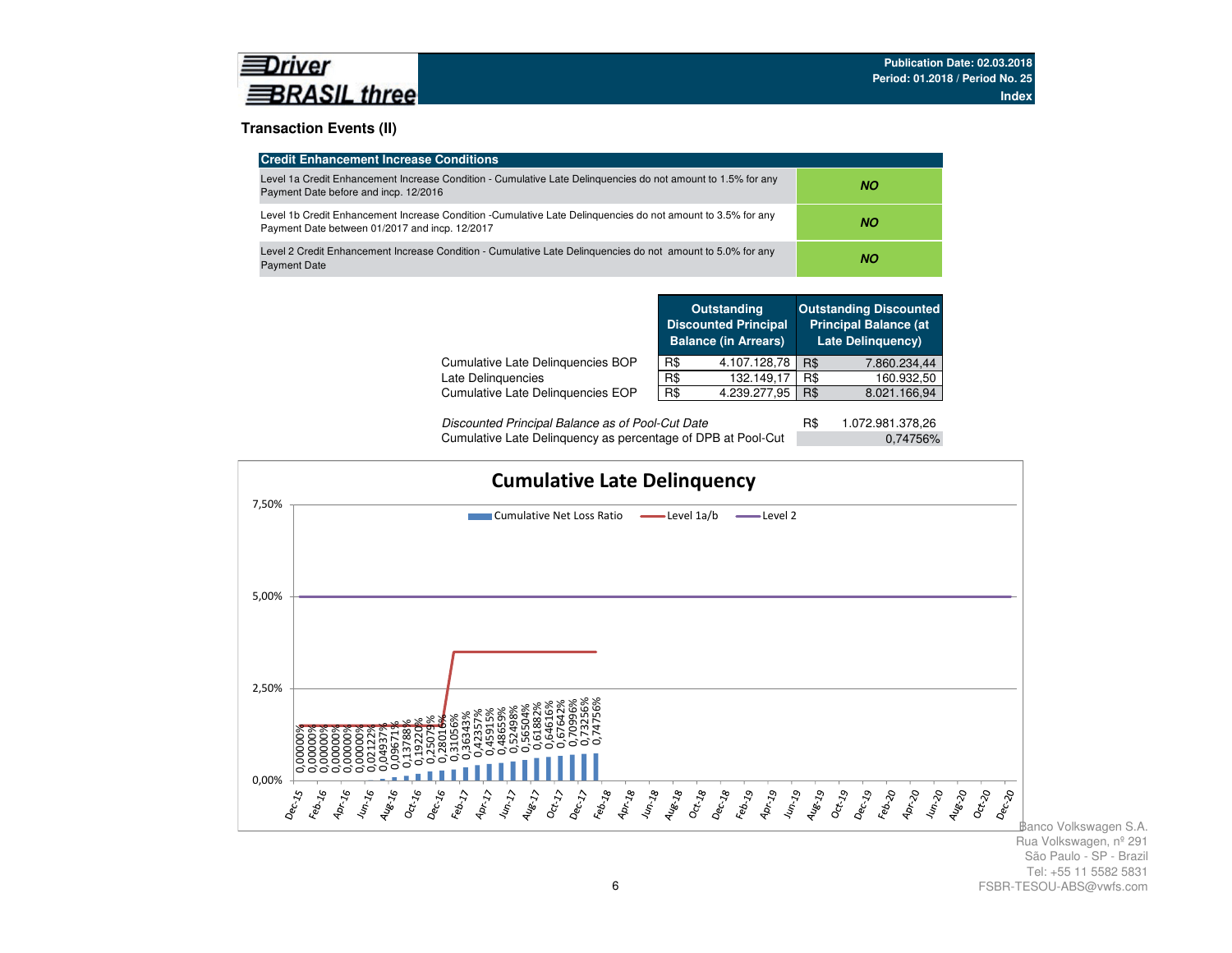

## **Transaction Events (III)**

| Administrator            | <b>Fitch</b>     |                | Moody's          |                 |
|--------------------------|------------------|----------------|------------------|-----------------|
| <b>BEM DTVM</b>          | <b>Long Term</b> | <b>Outlook</b> | <b>Long Term</b> | <b>Outlook</b>  |
| Rating                   | AAA (bra)        | <b>Stable</b>  | Aaa.br           | <b>Stable</b>   |
|                          |                  |                |                  |                 |
| <b>Custodian Bank</b>    | <b>Fitch</b>     |                | Moody's          |                 |
| Banco Bradesco           | <b>Long Term</b> | <b>Outlook</b> | <b>Long Term</b> | <b>Outlook</b>  |
| Rating                   | AAA (bra)        | <b>Stable</b>  | Aaa.br           | <b>Stable</b>   |
|                          |                  |                |                  |                 |
| <b>Swap Counterparty</b> | <b>Fitch</b>     |                | Moody's          |                 |
| Santander                | <b>Long Term</b> | <b>Outlook</b> | <b>Long Term</b> | <b>Outlook</b>  |
| Rating                   | AAA (bra)        | Negative       | Aaa.br           | <b>Negative</b> |
|                          |                  |                |                  |                 |
| <b>Servicer</b>          | <b>Fitch</b>     |                | Moody's          |                 |
| Banco Volkswagen S.A.    | Long Term        | <b>Outlook</b> | Long Term        | <b>Outlook</b>  |

| rvicer!               | <b>Fitch</b>                              |      | Moody's |      |  |
|-----------------------|-------------------------------------------|------|---------|------|--|
| Banco Volkswagen S.A. | Long Term   Outlook   Long Term   Outlook |      |         |      |  |
| Rating                | n.a.                                      | n.a. | n.a.    | n.a. |  |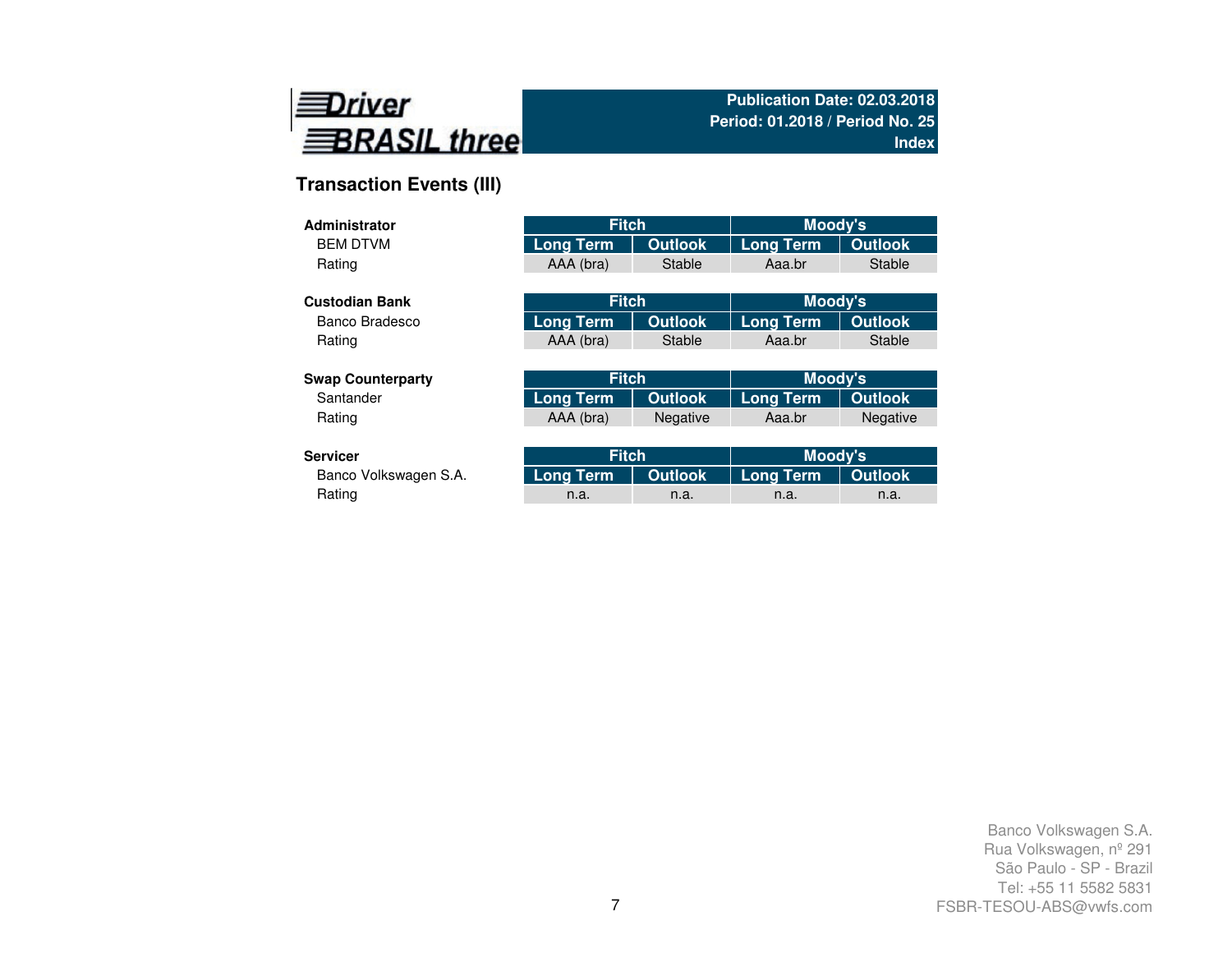

## **Information regarding the Notes I**

| <b>Rating at Issue Date</b>    |     | <b>Senior Quota</b> | <b>Mezzanine Quota</b> |
|--------------------------------|-----|---------------------|------------------------|
| Moody's                        |     | Aaa.br              | Aa2.br                 |
| <b>Fitch Ratings</b>           |     | AAA(bra)            | $A+(bra)$              |
| <b>Current Rating</b>          |     | <b>Senior Quota</b> | <b>Mezzanine Quota</b> |
| Moody's                        |     | Aaa.br              | Aaa.br                 |
| <b>Fitch Ratings</b>           |     | AAA(bra)            | $AA+sf(bra)$           |
| <b>Information on Notes</b>    |     | <b>Senior Quota</b> | <b>Mezzanine Quota</b> |
| Legal maturity date            |     | December 2020       | December 2020          |
| Scheduled Clean Up Call        |     | December 2017       | December 2017          |
| ISIN:                          |     | BRDRVRCTF006        | BRDRVRCTF014           |
| <b>Nominal Amount</b>          | R\$ | 10.000,00           | R\$<br>10.000,00       |
| <b>Information on Interest</b> |     | <b>Senior Quota</b> | <b>Mezzanine Quota</b> |
| Spread/Margin                  |     | $175$ bps           | $285$ bps              |
| <b>Index Rate</b>              |     | Daily CDI           | Daily CDI              |
| Fixed/Floating                 |     | floating            | floating               |
| <b>Current Coupon</b>          |     | Daily CDI + 175     | Daily CDI + 285        |
| Day Count Convention           |     | actual/252          | actual/252             |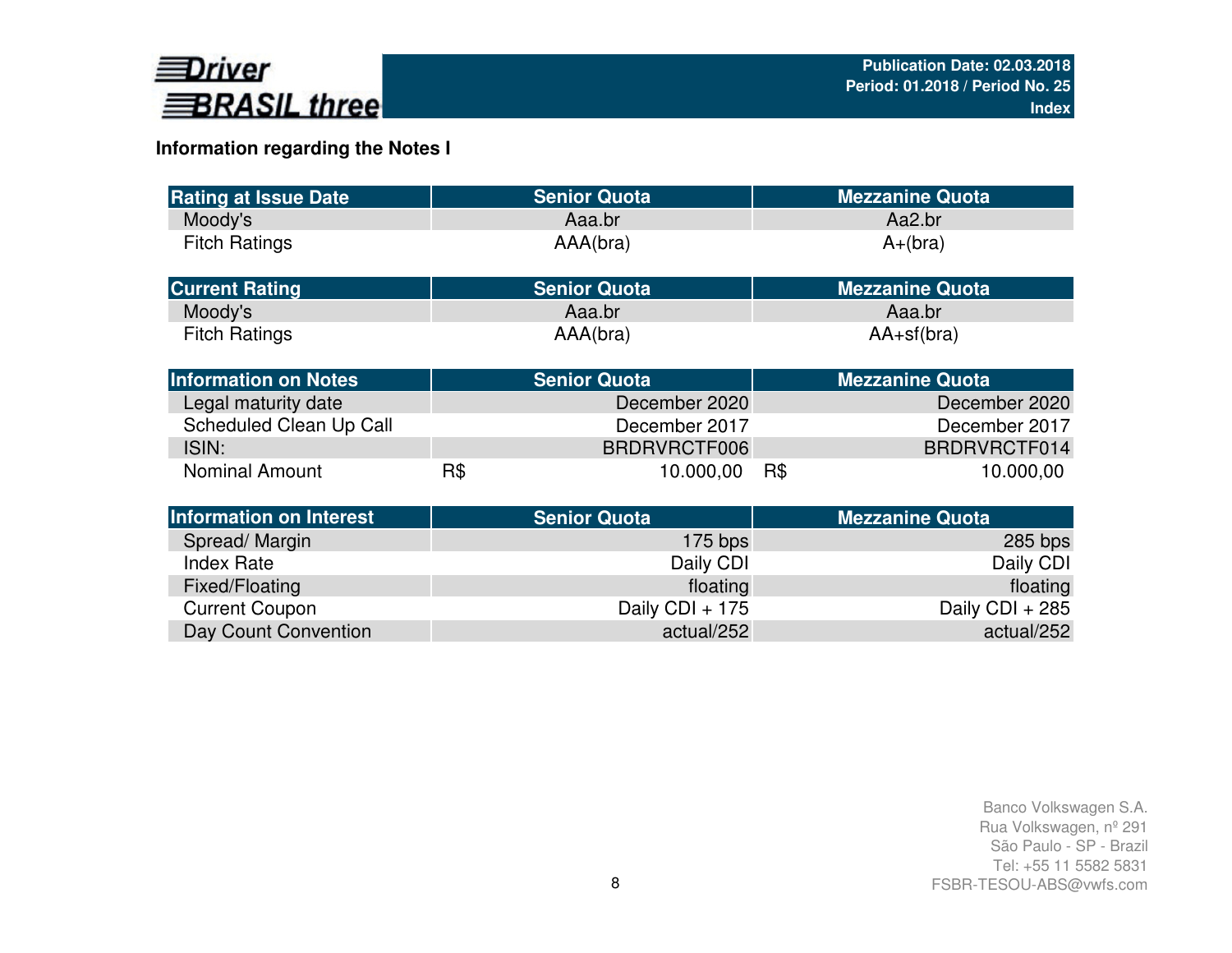

## **Information regarding the Notes II**

| Monthly Period:                      | 31/01/2018                  |
|--------------------------------------|-----------------------------|
| Payment Date:                        | 05/01/2018                  |
| Interest Accrual Period (from/until) | 06/12/2017 until 05/01/2018 |
| Days accrued                         | 21                          |
| <b>Index Rate</b>                    | Daily CDI                   |
| Index Rate as of Month End           | 6.89%                       |
| Day Count Convention                 | actual/252                  |

| <b>Interest Payments</b>                      |     | Senior Quota   Mezzanine Quota |           |
|-----------------------------------------------|-----|--------------------------------|-----------|
| Total Interest Amount of the Reporting Period | R\$ | 588.817,76 R\$                 | 28.567,27 |

| <b>Note Balance</b>                    |     | <b>Senior Quota</b>   |     | <b>Mezzanine Quota</b> |
|----------------------------------------|-----|-----------------------|-----|------------------------|
| Note Balance as of Beginning of Period | R\$ | 83.400.000.00         | R\$ | 3.607.000.00           |
| Note Balance as of End of Period       | R\$ | 68.174.000.00         | R\$ | 3.607.000.00           |
| <b>Principal Amortization</b>          |     | R\$ 15.226.000,00 R\$ |     | ۰                      |

| <b>Payments to Investors (per note)</b> |     | <b>Senior Quota</b> |      | Mezzanine Quota |
|-----------------------------------------|-----|---------------------|------|-----------------|
| Interest                                | R\$ | 5.93                | R\$  | 18.67           |
| <b>Principal Amortization</b>           | R\$ | 153.24              | R\$. |                 |
| Number of Notes                         |     | 99.360              |      | 1.530           |

| <b>Senior Quota</b> | <b>Mezzanine Quota</b> |
|---------------------|------------------------|
| 7.40%               | 5.97%                  |
| 10.15%              | 6.62%                  |
| 10.00%              | 6,60%                  |
|                     |                        |

Banco Volkswagen S.A.Rua Volkswagen, nº 291 São Paulo - SP - Brazil Tel: +55 11 5582 5831FSBR-TESOU-ABS@vwfs.com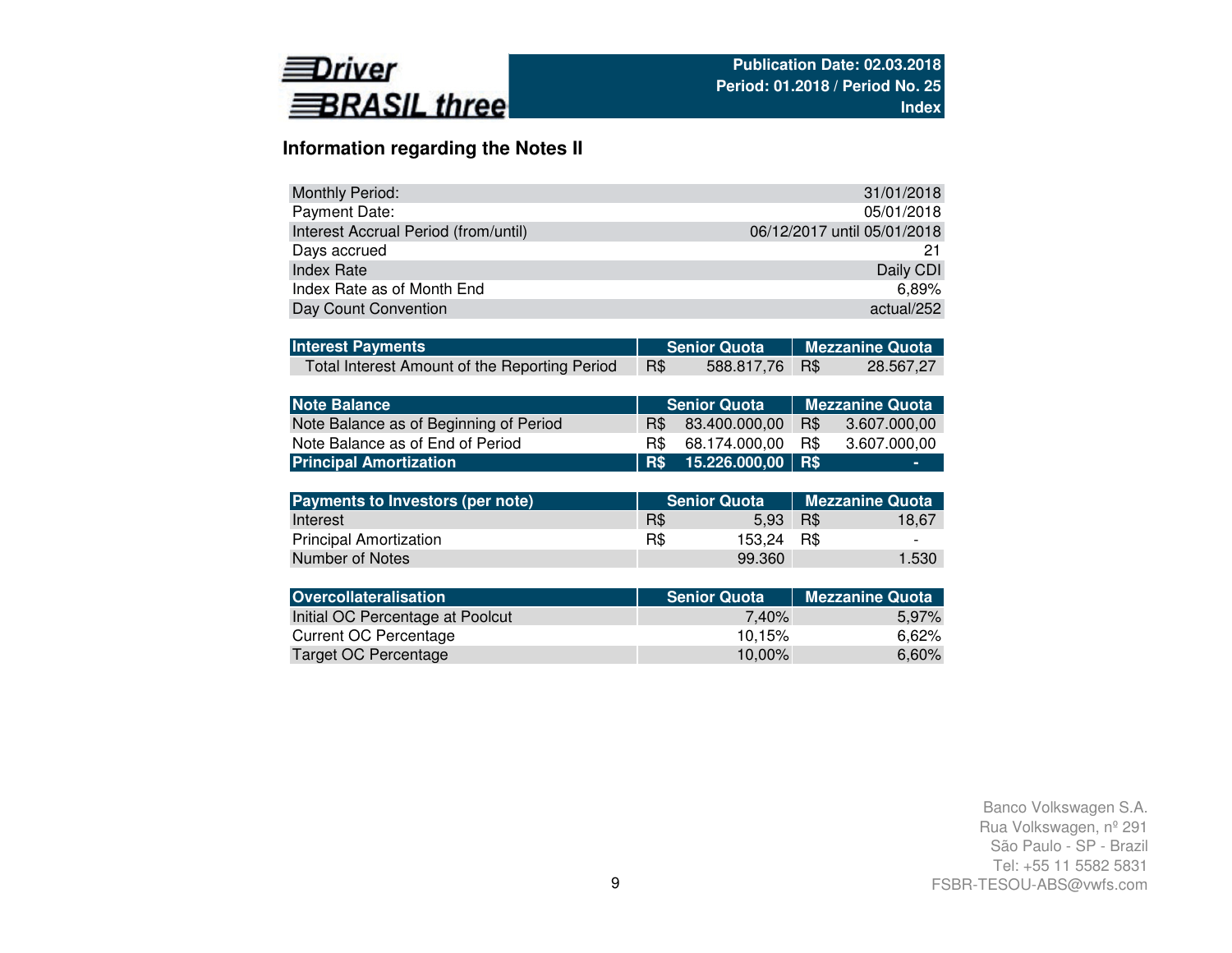

## **Credit Enhancement**

| <b>Credit Enhancement @ Pool-Cut</b> | % of Discounted Principal Balance | Value          |
|--------------------------------------|-----------------------------------|----------------|
| Mezzanine Quota                      | 1,43% R\$                         | 15.300.000,00  |
| Subordinated Quota                   | 8,56% R\$                         | 91.900.000,00  |
| Overcollateralization                | 9,99% R\$                         | 107.200.000,00 |
| Cash Collateral Account              | 1,00% R\$                         | 10.729.813,78  |

### **Calculation of Credit Enhancement**

- The Senior Quota benefits from the Mezzanine, Subordinated Quotas and the Cash Collateral Account;
- The Mezanine Quota benefits from the Subordinated Quota and the Cash Collateral Account;
- The transaction starts with sequential amortisation and therefore initially only the Senior Quota will receive principal payments;

● The transaction switches into pro rata amortisation once an overcollateralisation percentage (i.e. credit enhancement excluding cash collateral) of OC-Percentage for the Senior Quota and OC-Percentage for the Mezanine Quota has been reached.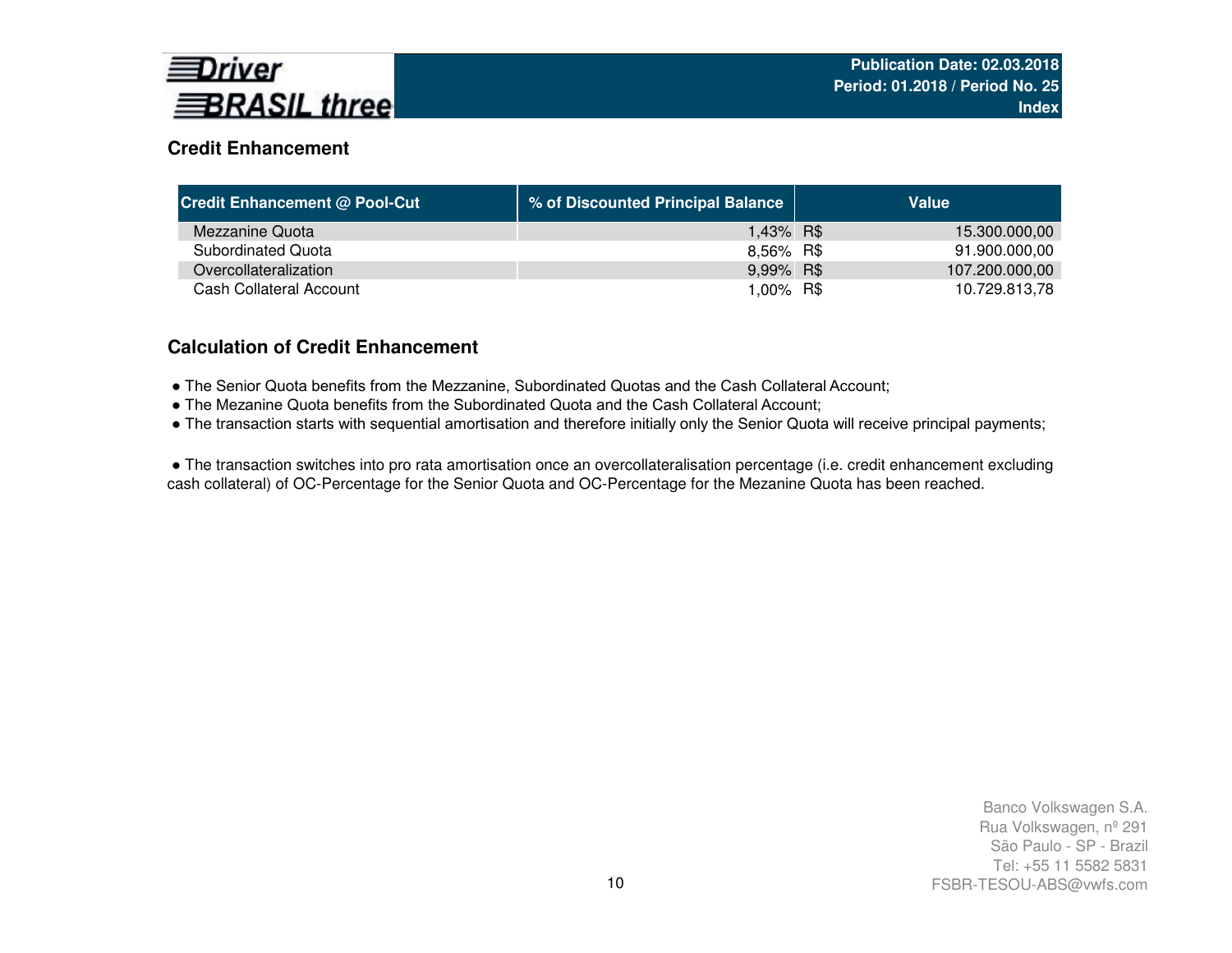

## **Swap Fixing / Waterfall**

| <b>Amortising Interest Rate Swap</b>      |     | <b>Senior Quota</b>           | <b>Mezzanine Quota</b>        |
|-------------------------------------------|-----|-------------------------------|-------------------------------|
| Initial Principal                         | R\$ | 993.600.000,00                | R\$<br>15.300.000,00          |
| Underlying Principal for Reporting Period | R\$ | 68.174.000,00                 | 3.607.000,00<br>R\$           |
| Paying Leg                                |     | Fix Interest Rate             | <b>Fix Interest Rate</b>      |
| Receiving Leg                             |     | <b>Floating Interest Rate</b> | <b>Floating Interest Rate</b> |
|                                           |     |                               |                               |
| <b>Waterfall</b>                          |     |                               |                               |
| <b>Available Distribution Amount</b>      | R\$ | 26.053.534,04                 |                               |
| 1) Fees                                   | R\$ | (64.972, 64)                  |                               |
| 2) Net Swap Payments                      | R\$ | (474.180,78)                  |                               |
| 3) Interest Senior Quota                  | R\$ | (457.166,75)                  |                               |
| 4) Interest Mezzanine Quota               | R\$ | (27.288, 28)                  |                               |
| 5) Payment to Cash Collateral Account     | R\$ | (10.717.780,68)               |                               |
| 6) Redemption Senior Quota                | R\$ | (13.039.000,00)               |                               |
| 7) Redemption Mezzanine Quota             | R\$ |                               |                               |
| 8) Redemption Subordinated Quota          | R\$ |                               |                               |

| 8) Redemption Subordinated Quota             | R\$ |                |
|----------------------------------------------|-----|----------------|
| 9) Remaining Amount Due to Rounding          | R\$ | (1.273.144.91) |
| <b>Remaining Balance from Current Period</b> |     |                |
|                                              |     |                |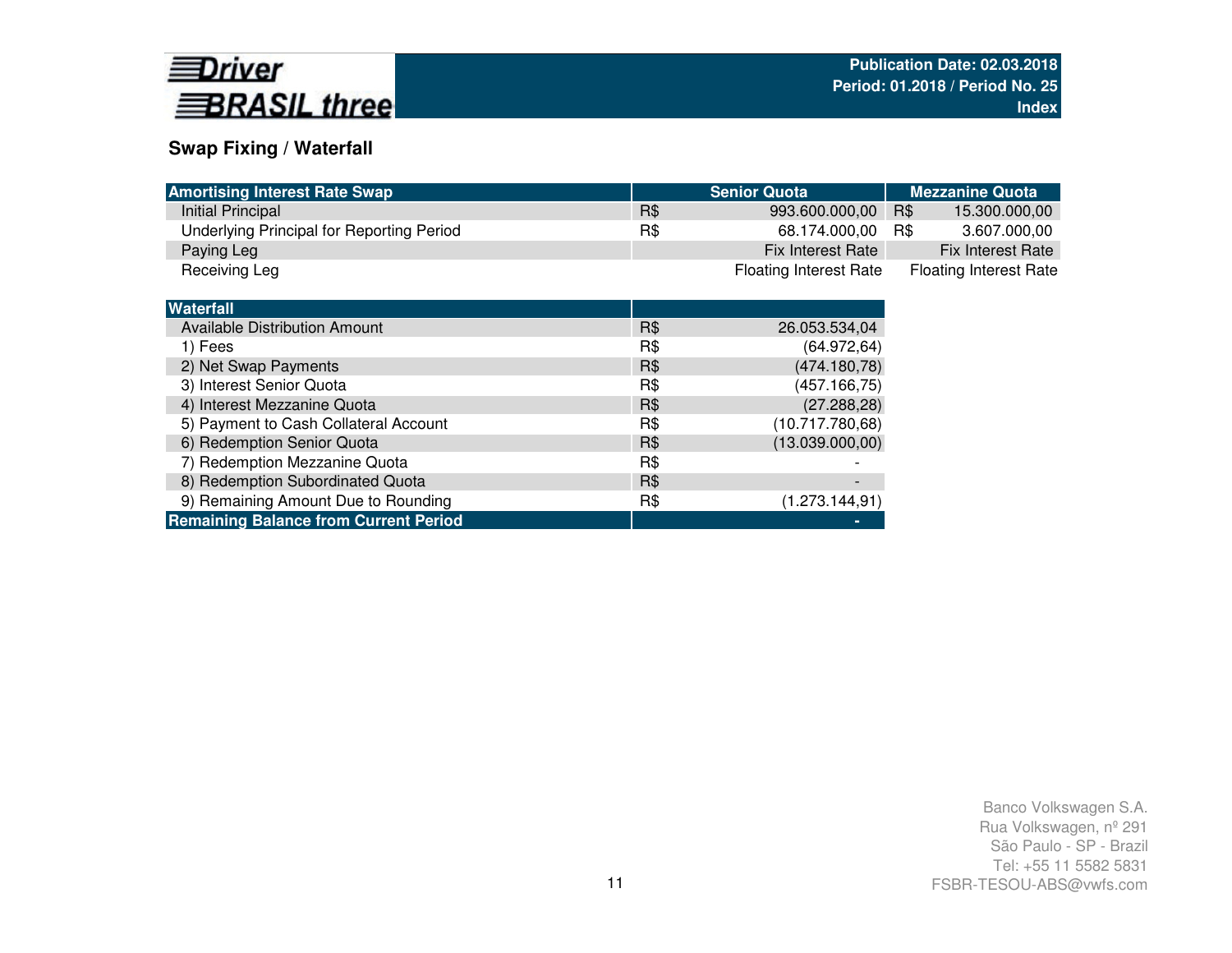

## **Amortisation Profile I\***

|                         | <b>Senior Quota</b>        | <b>Mezzanine Quota</b>     |
|-------------------------|----------------------------|----------------------------|
| <b>Reporting Period</b> | <b>Actual Note Balance</b> | <b>Actual Note Balance</b> |
| Poolcut                 | 993.600.000,00             | 15.300.000,00              |
| 12/2015                 | 993.600.000,00             | 15.300.000,00              |
| 01/2016                 | 993.600.000,00             | 15.300.000,00              |
| 02/2016                 | 858.500.000,00             | 15.300.000,00              |
| 03/2016                 | 800.752.000,00             | 15.300.000,00              |
| 04/2016                 | 738.752.000,00             | 15.300.000,00              |
| 05/2016                 | 684.752.000,00             | 15.300.000,00              |
| 06/2016                 | 635.667.000,00             | 15.300.000,00              |
| 07/2016                 | 577.667.000,00             | 15.300.000,00              |
| 08/2016                 | 527.667.000,00             | 15.300.000,00              |
| 09/2016                 | 480.667.000,00             | 15.300.000,00              |
| 10/2016                 | 436.745.000,00             | 15.300.000,00              |
| 11/2016                 | 401.245.000,00             | 15.150.000,00              |
| 12/2016                 | 362.245.000,00             | 14.150.000,00              |
| 01/2017                 | 326.245.000,00             | 12.150.000,00              |
| 02/2017                 | 293.245.000,00             | 11.150.000,00              |
| 03/2017                 | 270.775.000,00             | 11.150.000,00              |
| 04/2017                 | 232.275.000,00             | 9.150.000,00               |
| 05/2017                 | 206.775.000,00             | 8.150.000,00               |
| 06/2017                 | 181.275.000,00             | 6.890.000,00               |
| 07/2017                 | 158.500.000,00             | 6.290.000,00               |
| 08/2017                 | 134.900.000,00             | 5.657.000,00               |
| 09/2017                 | 113.900.000,00             | 4.857.000,00               |
| 10/2017                 | 97.900.000,00              | 3.857.000,00               |
| 11/2017                 | 83.400.000,00              | 3.607.000,00               |
| 12/2017                 | 68.174.000,00              | 3.607.000,00               |
| 01/2018                 | 55.135.000,00              | 3.607.000,00               |
| 02/2018                 | 43.315.292,04              | 3.607.000,00               |
| 03/2018                 | 32.016.664,87              | 3.607.000,00               |
| 04/2018                 | 21.845.433,59              | 3.607.000,00               |
| 05/2018                 | 12.986.626,72              | 3.607.000,00               |
| 06/2018                 | 5.240.341,10               | 3.607.000,00               |
| 07/2018                 |                            | 2.580.768,79               |
| 08/2018                 |                            |                            |

<sup>+</sup>Based on the following assumptions: CPR of 14,5%, Net Losses at 1,25%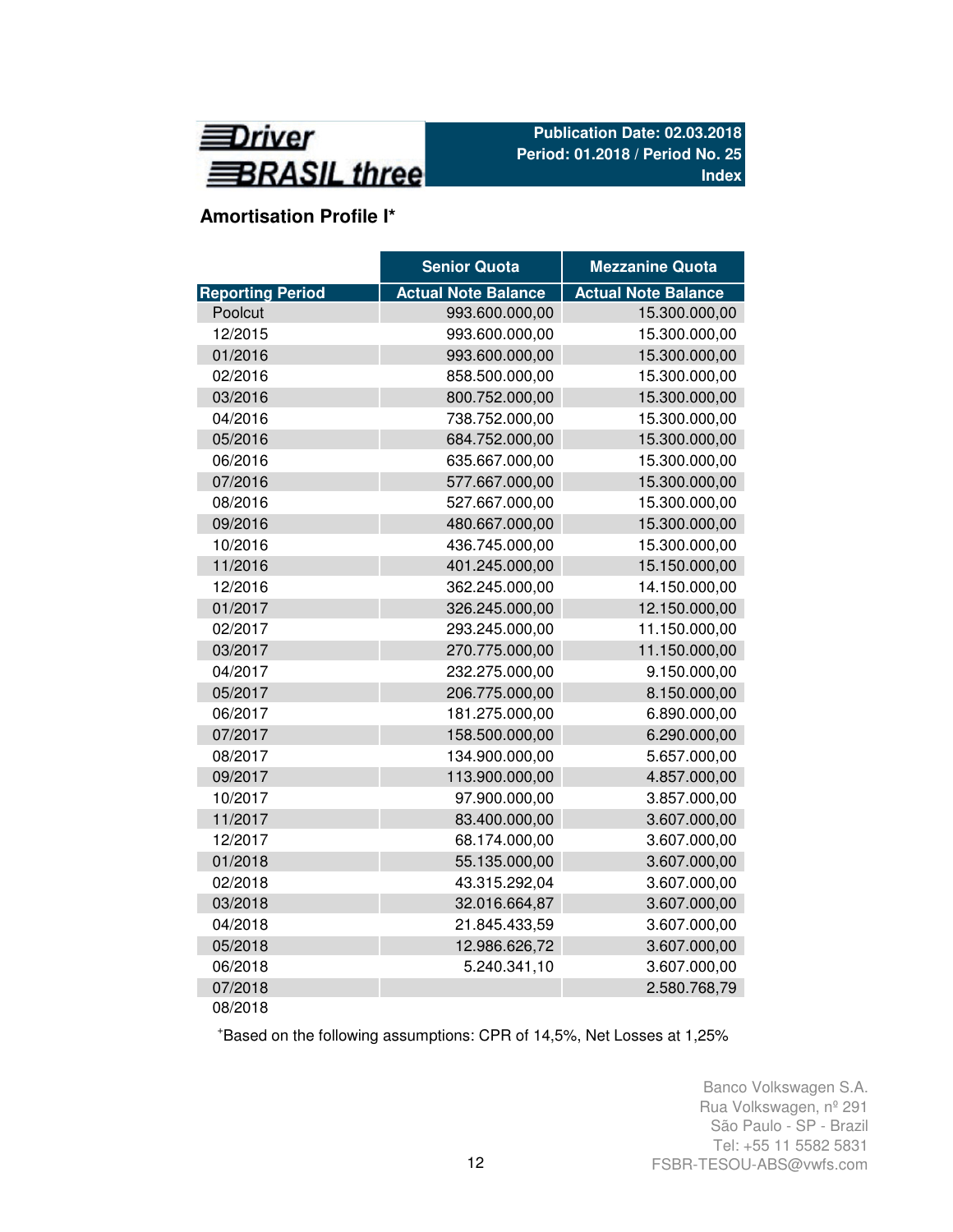

### **Amortisation Profile II**

Reporting Period



Banco Volkswagen S.A. Rua Volkswagen, nº 291 São Paulo - SP - Brazil Tel: +55 11 5582 5831 FSBR-TESOU-ABS@vwfs.com

**PARTHS**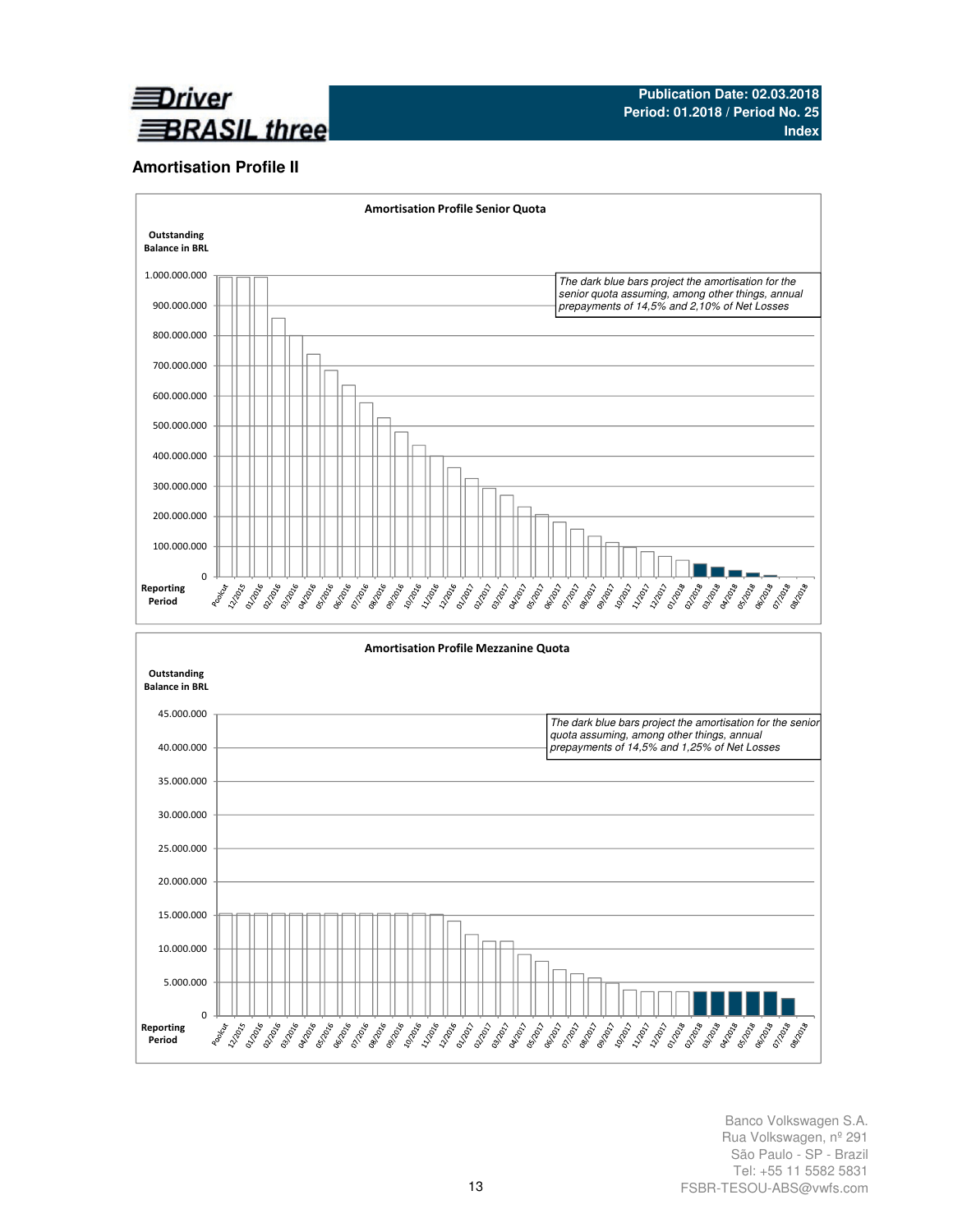

## **Run Out Schedule I**

| <b>Payment Date</b> |            | <b>Remaining Interest</b> |     | <b>Outstanding Discounted</b><br><b>Principal Balance</b> |     | <b>ABS Remaining</b><br><b>Nominal</b> |
|---------------------|------------|---------------------------|-----|-----------------------------------------------------------|-----|----------------------------------------|
| arrears             | R\$        | 354.289,96                | R\$ | 3.052.389,18                                              | R\$ | 3.406.679.14                           |
| 02/2018             | R\$        | 740.797,12                | R\$ | 8.980.366,08                                              | R\$ | 9.721.163,20                           |
| 03/2018             | R\$        | 626.729,52                | R\$ | 8.489.210,11                                              | R\$ | 9.115.939,63                           |
| 04/2018             | R\$        | 506.204,37                | R\$ | 7.610.461,83                                              | R\$ | 8.116.666,20                           |
| 05/2018             | R\$        | 397.575,20                | R\$ | 6.819.049.86                                              | R\$ | 7.216.625,06                           |
| 06/2018             | R\$        | 299.850,06                | R\$ | 5.922.632,62                                              | R\$ | 6.222.482,68                           |
| 07/2018             | R\$        | 214.588,47                | R\$ | 5.065.135,02                                              | R\$ | 5.279.723,49                           |
| 08/2018             | R\$        | 141.851,84                | R\$ | 3.932.867,56                                              | R\$ | 4.074.719,40                           |
| 09/2018             | R\$        | 85.401,14                 | R\$ | 2.841.188,52                                              | R\$ | 2.926.589,66                           |
| 10/2018             | R\$        | 44.560,22                 | R\$ | 1.754.122,52                                              | R\$ | 1.798.682,74                           |
| 11/2018             | R\$        | 19.382,75                 | R\$ | 1.088.118,13                                              | R\$ | 1.107.500,88                           |
| 12/2018             | R\$        | 3.814,95                  | R\$ | 268.406,87                                                | R\$ | 272.221,82                             |
| <b>Total</b>        | <b>R\$</b> | 3.435.045,60              | R\$ | 55.823.948,30                                             | R\$ | 59.258.993,90                          |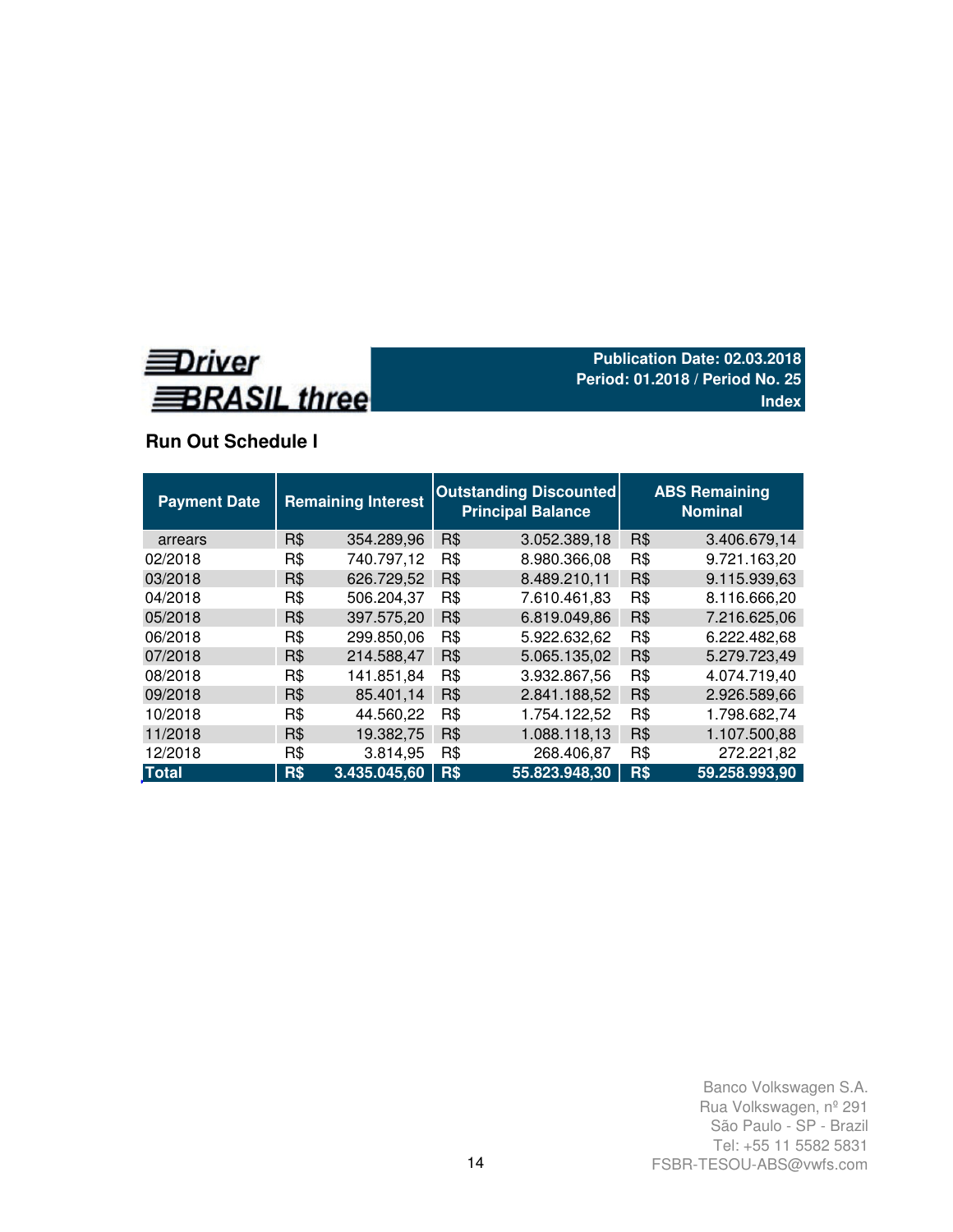

### **Run Out Schedule II**



FSBR-TESOU-ABS@vwfs.com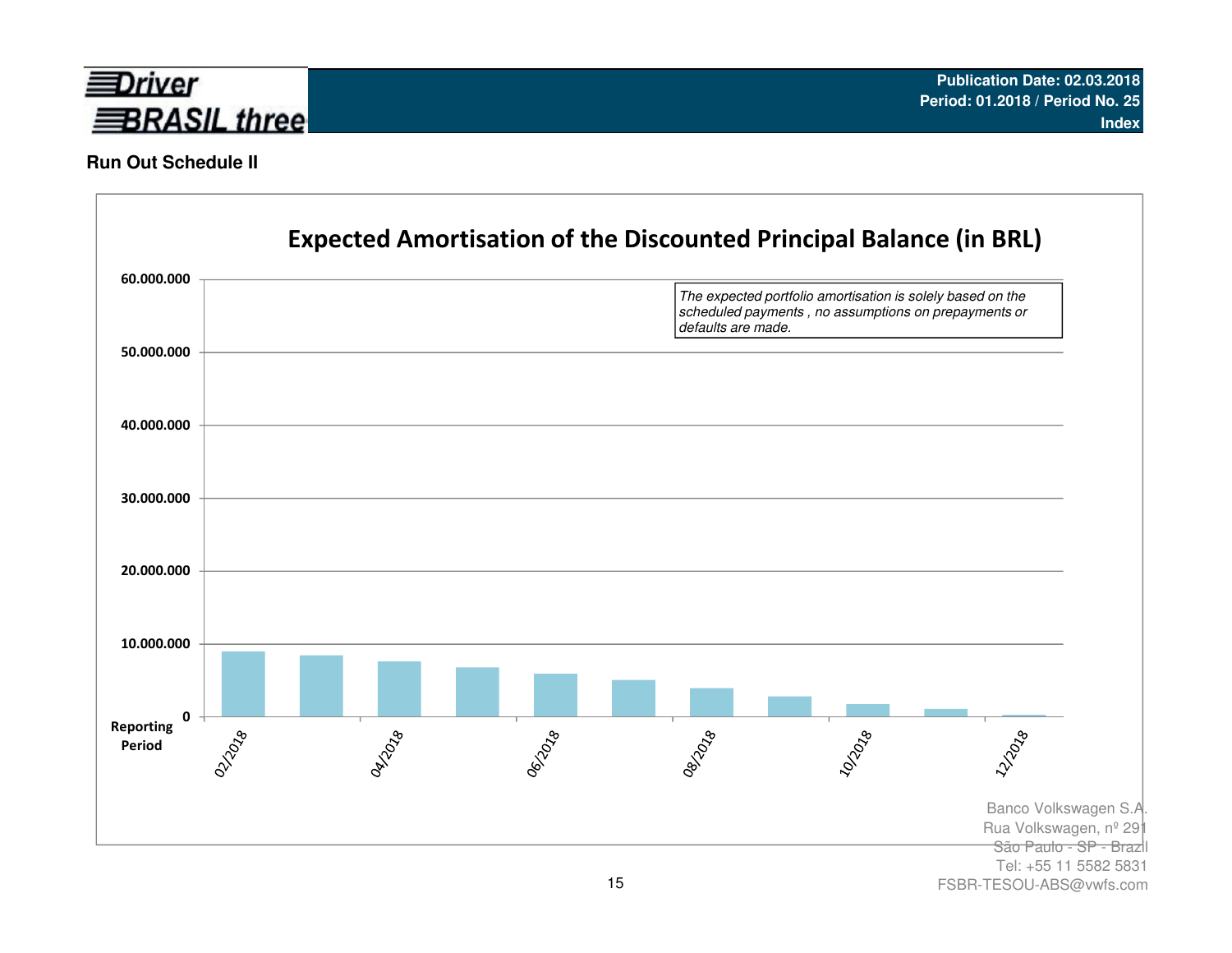### **BRASIL** three

**Publication Date: 02.03.2018 Period: 01.2018 / Period No. 25Index**

### **Overview Outstanding Contracts**

| <b>Status</b>              | Number of<br><b>Contracts</b> | <b>Outstanding Discounted</b><br><b>Principal Balance</b> |
|----------------------------|-------------------------------|-----------------------------------------------------------|
| <b>Beginning of Period</b> | 15.358 R\$                    | 68.363.102.98                                             |
| End of Period              | 13.413 R\$                    | 55.823.948.30                                             |
| Total                      | 1.945 RS                      | 12.539.154.68                                             |
|                            |                               |                                                           |

| Walk b/w BOP and EOP    | <b>Number of</b><br><b>Contracts</b> |
|-------------------------|--------------------------------------|
| <b>Early Settlement</b> | 454                                  |
| Write-Off               | 24                                   |
| End of Term             | 1.462                                |
| Renegotiation           | 5                                    |
| Total                   | 1.945                                |

| <b>Total Portfolio as of Beginning of Period</b> |                               |         |                          |                  |                          | <b>Type of Car</b> |     |                                                                                                                                                                 |                  |        | <b>Customer Type</b>     |                  |           |                                                           |
|--------------------------------------------------|-------------------------------|---------|--------------------------|------------------|--------------------------|--------------------|-----|-----------------------------------------------------------------------------------------------------------------------------------------------------------------|------------------|--------|--------------------------|------------------|-----------|-----------------------------------------------------------|
|                                                  |                               |         |                          |                  | <b>New Vehicle</b>       |                    |     | <b>Used Vehicle</b>                                                                                                                                             |                  | Retail |                          |                  | Corporate |                                                           |
| <b>Contract Status Development</b>               | Number of<br><b>Contracts</b> |         | <b>Principal Balance</b> | <b>Contracts</b> | <b>Principal Balance</b> | <b>Contracts</b>   |     | Outstanding Discounted Number of Outstanding Discounted Number of Outstanding Discounted Number of Outstanding Discounted Number of<br><b>Principal Balance</b> | <b>Contracts</b> |        | <b>Principal Balance</b> | <b>Contracts</b> |           | <b>Outstanding Discounted</b><br><b>Principal Balance</b> |
| Current                                          | 12.275 R\$                    |         | 52.162.069.63            | 10.370 R\$       | 45.111.724.73            | 1.905 R\$          |     | 7.050.344,90                                                                                                                                                    | 11.639 R\$       |        | 48.474.495.00            | 636 R\$          |           | 3.687.574,63                                              |
| Early Settlement                                 | 20,502 R\$                    |         |                          | 17.794 R\$       |                          | 2.708 R\$          |     |                                                                                                                                                                 | 18,838 R\$       |        |                          | 1.664            | R\$       |                                                           |
| Delinquent                                       | 3.083 R\$                     |         | 16.201.033,35            | 2.512 R\$        | 13.493.597.91            | 571 R\$            |     | 2.707.435.44                                                                                                                                                    | 2.837 R\$        |        | 14.365.505.41            | 246 R\$          |           | 1.835.527,94                                              |
| Write Off                                        |                               | 288 R\$ |                          | 230              |                          | 58                 |     |                                                                                                                                                                 | 257              |        |                          | -31              |           |                                                           |
| End of Term                                      | 41.046 R\$                    |         | $\sim$                   | 37.674 R\$       | $\sim$                   | 3.372 R\$          |     | $\sim$                                                                                                                                                          | 35.729 R\$       |        | $\sim$                   | 5.317 R\$        |           | $\sim$                                                    |
| Renegotiation                                    | 241                           | R\$     |                          | 212 R\$          |                          | 29                 | R\$ |                                                                                                                                                                 | 227              | R\$    |                          | 14               | R\$       |                                                           |
| <b>Total</b>                                     | 15.358 R\$                    |         | 68.363.102.98            | 12.882 R\$       | 58.605.322.64            | $2.476$ R\$        |     | 9.757.780.34                                                                                                                                                    | 14.476 R\$       |        | 62.840.000.41            |                  | 882 R\$   | 5.523.102,57                                              |

| <b>Total Portfolio as of End of Period</b> |                               |                          |                  |     |                          | <b>Type of Car</b> |         |                                                                                                                                                                                                                         |                  |            | <b>Customer Type</b>     |                  |           |                          |
|--------------------------------------------|-------------------------------|--------------------------|------------------|-----|--------------------------|--------------------|---------|-------------------------------------------------------------------------------------------------------------------------------------------------------------------------------------------------------------------------|------------------|------------|--------------------------|------------------|-----------|--------------------------|
|                                            |                               |                          |                  |     | <b>New Vehicle</b>       |                    |         | <b>Used Vehicle</b>                                                                                                                                                                                                     |                  | Retail     |                          |                  | Corporate |                          |
| <b>Contract Status Development</b>         | Number of<br><b>Contracts</b> | <b>Principal Balance</b> | <b>Contracts</b> |     | <b>Principal Balance</b> | <b>Contracts</b>   |         | Outstanding Discounted Number of Outstanding Discounted Number of Outstanding Discounted Number of Outstanding Discounted Number of Outstanding Discounted Number of Outstanding Discounted<br><b>Principal Balance</b> | <b>Contracts</b> |            | <b>Principal Balance</b> | <b>Contracts</b> |           | <b>Principal Balance</b> |
| Current                                    | 11.275 R\$                    | 44.986.260,96            | 9.527            | R\$ | 39.091.983,73            | 1.748 R\$          |         | 5.894.277.23                                                                                                                                                                                                            | 10.640 R\$       |            | 41.674.191.87            | 635 R\$          |           | 3.312.069,09             |
| <b>Early Settlement</b>                    | 20.956 R\$                    |                          | 18.180 R\$       |     |                          | 2.776 R\$          |         |                                                                                                                                                                                                                         | 19.267           | <b>R\$</b> |                          | 1.689 R\$        |           |                          |
| Delinquent                                 | 2.138 R\$                     | 10.837.687.34            | 1.665 R\$        |     | 8.744.946.28             |                    | 473 R\$ | 2.092.741.06                                                                                                                                                                                                            | 1.987 R\$        |            | 9.705.218.26             | 151 R\$          |           | 1.132.469.08             |
| Write Off                                  | 312 R\$                       |                          | 244              |     |                          | 68                 |         |                                                                                                                                                                                                                         | 280              |            |                          | 32               |           |                          |
| End of Term                                | 42,508 R\$                    |                          | 38.959 R\$       |     |                          | 3.549 R\$          |         | $\sim$                                                                                                                                                                                                                  | 37.121 R\$       |            | $\overline{\phantom{0}}$ | 5.387 R\$        |           |                          |
| Renegotiation                              | 246 R\$                       |                          | 217              | R\$ |                          |                    | 29 R\$  |                                                                                                                                                                                                                         | 232              | R\$        |                          | 14               | R\$       |                          |
| <b>Total</b>                               | 13.413 R\$                    | 55.823.948.30            | 11.192 R\$       |     | 47.836.930.01            | 2.221 R\$          |         | 7.987.018.29                                                                                                                                                                                                            | 12.627 R\$       |            | 51.379.410.13            | 786 R\$          |           | 4.444.538,17             |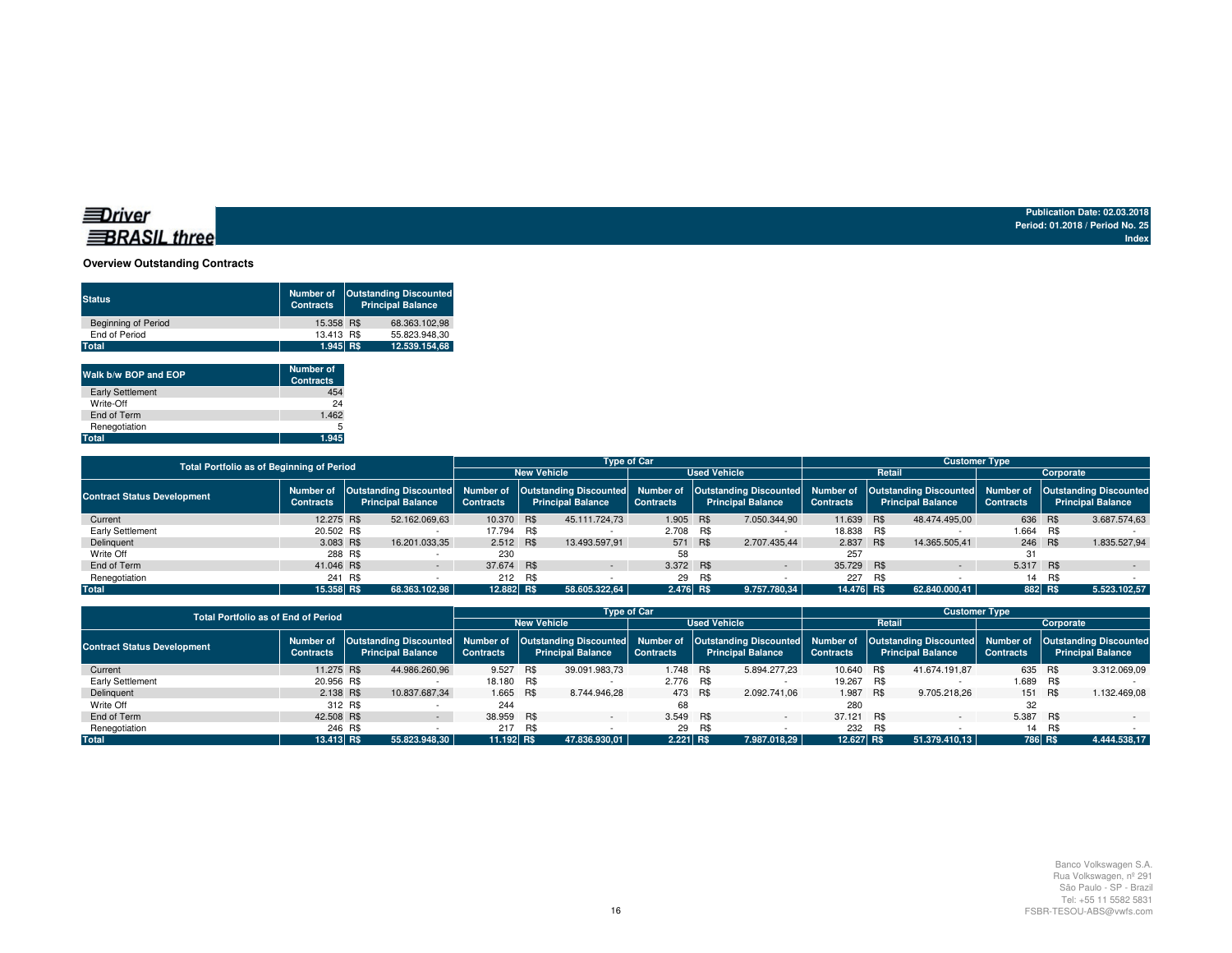| Driver              |  |
|---------------------|--|
| <b>BRASIL three</b> |  |
|                     |  |

#### **Delinquencies**

| <b>Delinquent Contracts</b> |                               |                                   |            |                                                           |                                                                       |                                      |         | <b>Type of Car</b>                                        |                               |         |                                                    |                                      |        | <b>Customer Type</b>                                      |                               |           |                                                           |
|-----------------------------|-------------------------------|-----------------------------------|------------|-----------------------------------------------------------|-----------------------------------------------------------------------|--------------------------------------|---------|-----------------------------------------------------------|-------------------------------|---------|----------------------------------------------------|--------------------------------------|--------|-----------------------------------------------------------|-------------------------------|-----------|-----------------------------------------------------------|
|                             |                               |                                   |            |                                                           |                                                                       |                                      |         | <b>New Vehicle</b>                                        |                               |         | <b>Used Vehicle</b>                                |                                      |        | Retail                                                    |                               | Corporate |                                                           |
| <b>Delinquency Profile</b>  | Number of<br><b>Contracts</b> | Percentage of<br><b>Contracts</b> |            | <b>Outstanding Discounted</b><br><b>Principal Balance</b> | <b>Percentage of</b><br><b>Discounted</b><br><b>Principal Balance</b> | <b>Number</b> of<br><b>Contracts</b> |         | <b>Outstanding Discounted</b><br><b>Principal Balance</b> | Number of<br><b>Contracts</b> |         | Outstanding Discounted<br><b>Principal Balance</b> | <b>Number of</b><br><b>Contracts</b> |        | <b>Outstanding Discounted</b><br><b>Principal Balance</b> | Number of<br><b>Contracts</b> |           | <b>Outstanding Discounted</b><br><b>Principal Balance</b> |
| from $1 - 14$ days          | 1.551                         | 72,58%                            | <b>R\$</b> | 1.144.989.88                                              | 37,52%                                                                | 1.204 R\$                            |         | 922.723.53                                                | 347 R\$                       |         | 222.266.35                                         | 1.455 R\$                            |        | 1.046.223.34                                              |                               | 96 R\$    | 98.766,54                                                 |
| from $15 - 30$ days         |                               | $0.00\%$                          | R\$        |                                                           | $0.00\%$                                                              |                                      |         |                                                           |                               |         |                                                    |                                      |        |                                                           |                               |           |                                                           |
| from $31 - 60$ days         | 148                           | 6,93% R\$                         |            | 198,006.92                                                | 6,49%                                                                 |                                      | 113 R\$ | 154.197.63                                                |                               | 35 R\$  | 43.809.29                                          | 136 R\$                              |        | 178,457.76                                                |                               | 12 R\$    | 19.549,16                                                 |
| from $61 - 90$ days         | 71                            | 3.32% R\$                         |            | 152.096.94                                                | 4,98%                                                                 |                                      | 58 R\$  | 127.461.69                                                |                               | 13 R\$  | 24.635.25                                          |                                      | 60 R\$ | 117.055.84                                                |                               | 11 R\$    | 35.041,10                                                 |
| from 91 - 120 days          | 42                            | 1.97% R\$                         |            | 95.964.82                                                 | 3.14%                                                                 |                                      | 27 R\$  | 66.517.79                                                 |                               | 15 R\$  | 29.447.03                                          |                                      | 40 R\$ | 83.194.50                                                 |                               | 2 R\$     | 12,770.32                                                 |
| from 121 - 150 days         | 42                            | 1.97% R\$                         |            | 113.608.37                                                | 3,72%                                                                 |                                      | 32 R\$  | 94.856,42                                                 |                               | 10 R\$  | 18.751.95                                          |                                      | 39 R\$ | 94.782.57                                                 |                               | 3 R\$     | 18.825,80                                                 |
| from 151 - 180 days         | 39                            | 1.82% R\$                         |            | 111.043.08                                                | 3,64%                                                                 |                                      | 30 R\$  | 89.788.67                                                 |                               | 9 R\$   | 21.254.41                                          |                                      | 37 R\$ | 110.234.15                                                |                               | 2 R\$     | 808,93                                                    |
| from 181 - 360 days         | 215                           | 10.06% R\$                        |            | 1.128.843.18                                              | 36,99%                                                                |                                      | 175 R\$ | 955.125.47                                                |                               | 40 R\$  | 173.717.71                                         | 192 R\$                              |        | 980.069.80                                                |                               | 23 R\$    | 148.773.38                                                |
| from 361 - 720 days         | 29                            | 1,36% R\$                         |            | 107.321,37                                                | 3,52%                                                                 |                                      | 25 R\$  | 87.734.79                                                 |                               | 4 R\$   | 19.586.58                                          |                                      | 27 R\$ | 100.799.17                                                |                               | 2 R\$     | 6.522,20                                                  |
| Total                       | 2.137                         | 100.00% R\$                       |            | 3.051.874.56                                              | 100,00%                                                               | $1.664$ R\$                          |         | 2.498.405.99                                              |                               | 473 R\$ | 553.468.57                                         | 1.986 R\$                            |        | 2.710.817.13                                              | $151$ R\$                     |           | 341.057,43                                                |

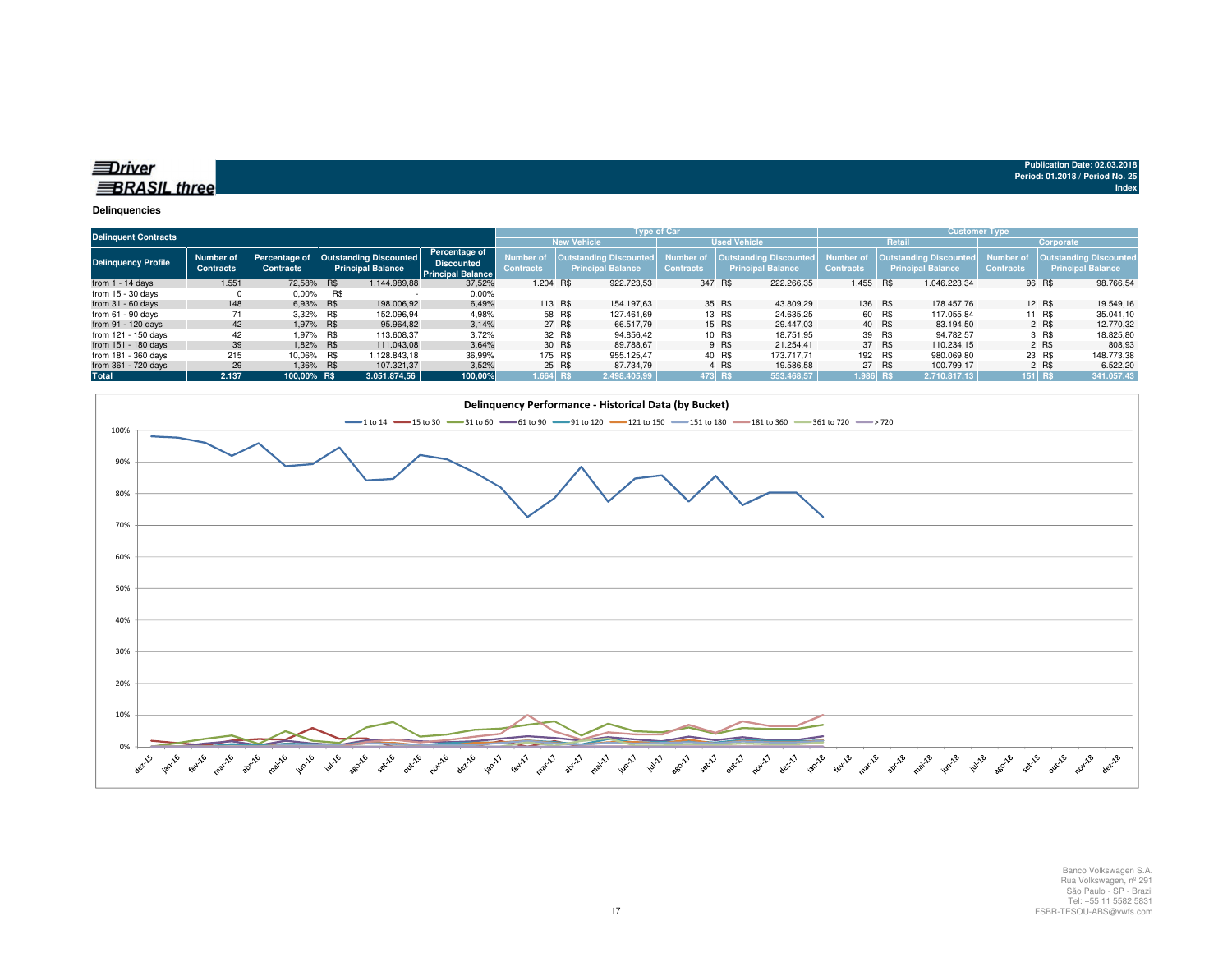

## **Recoveries**

| <b>Relevant Pool-Cut Data</b>      |                  |
|------------------------------------|------------------|
| Number of Contracts                | 59.260           |
| <b>Outstanding Nominal Balance</b> | 1.257.875.331.98 |

|     | $(+)$<br>Outstanding<br>Nominal Balance at<br>Day of Write Off |     | $(-)$<br><b>Prior</b><br>Transactions/<br><b>Negotiations</b> | $(-)$<br><b>Recoveries</b> | $(-)$                                 | $(=)$<br>Discounts for   Current Outstanding<br>  for Current Period   Current Period   Nominal Balance |
|-----|----------------------------------------------------------------|-----|---------------------------------------------------------------|----------------------------|---------------------------------------|---------------------------------------------------------------------------------------------------------|
| R\$ | 4.316.041,02                                                   | R\$ | $(348.742, 68)$ R\$                                           |                            | $(85.370, 29)$ R\$ $(47.755, 51)$ R\$ | 3.834.172,54                                                                                            |
|     |                                                                |     |                                                               |                            |                                       |                                                                                                         |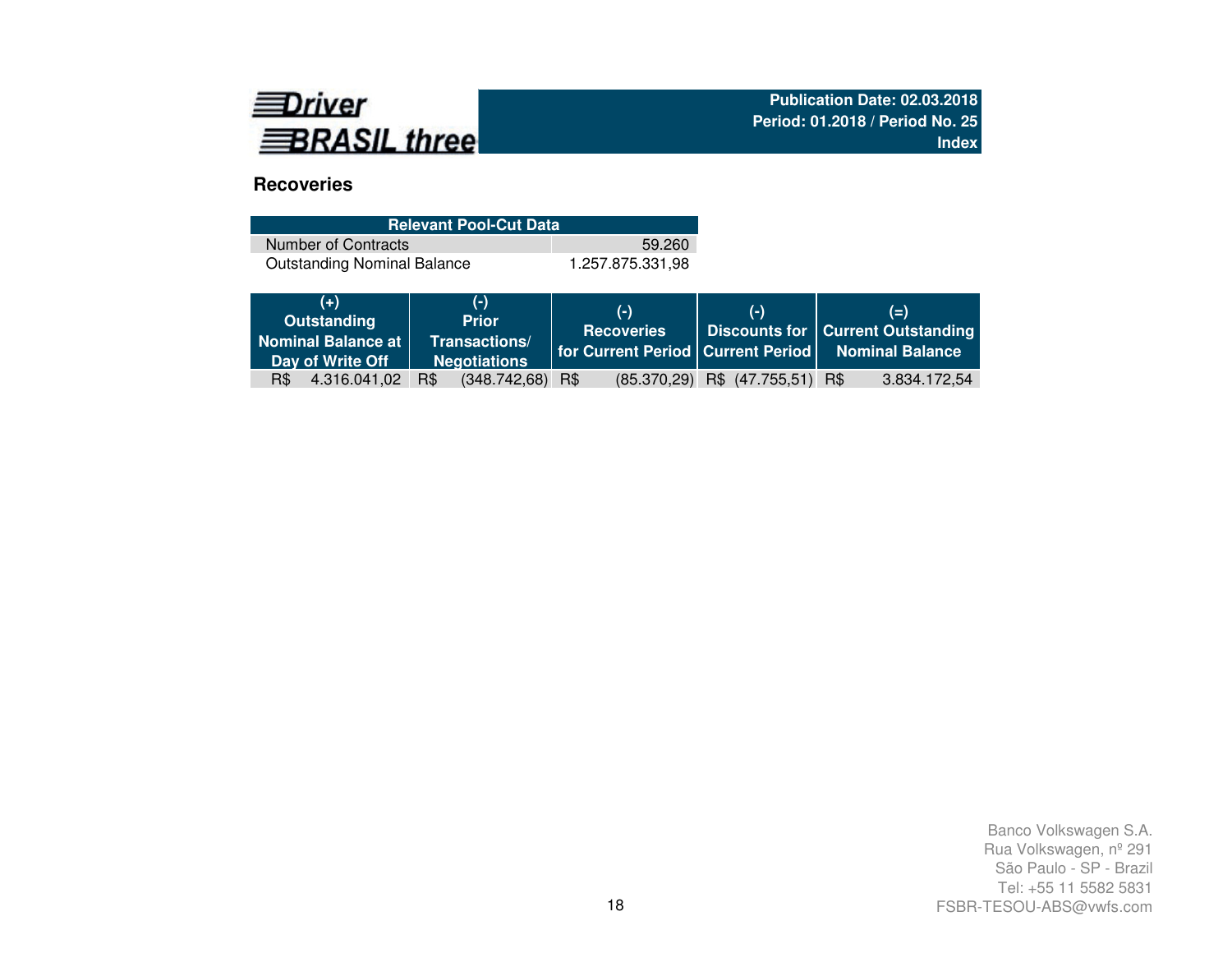**Pool Data I**

|                                                         |                               |                  | Total Porfolio |                                                                  |                                                                   |             |        |                          | <b>Type of Car</b> |        |                                                                                                       |                  |         | <b>Customer Type</b>                                             |                               |                                                           |
|---------------------------------------------------------|-------------------------------|------------------|----------------|------------------------------------------------------------------|-------------------------------------------------------------------|-------------|--------|--------------------------|--------------------|--------|-------------------------------------------------------------------------------------------------------|------------------|---------|------------------------------------------------------------------|-------------------------------|-----------------------------------------------------------|
|                                                         |                               |                  |                |                                                                  |                                                                   |             |        | <b>New Vehicle</b>       |                    |        | <b>Used Vehicle</b>                                                                                   |                  | Retail  |                                                                  |                               | Corporate                                                 |
| <b>Distribution by</b><br><b>Contract Concentration</b> | Number of<br><b>Contracts</b> | <b>Contracts</b> |                | Percentage of Outstanding Discounted<br><b>Principal Balance</b> | Percentage of<br><b>Discounted</b><br>Principal<br><b>Balance</b> | Contracts   |        | <b>Principal Balance</b> | <b>Contracts</b>   |        | Number of   Outstanding Discounted   Number of   Outstanding Discounted  <br><b>Principal Balance</b> | <b>Contracts</b> |         | Number of   Outstanding Discounted  <br><b>Principal Balance</b> | Number of<br><b>Contracts</b> | <b>Outstanding Discounted</b><br><b>Principal Balance</b> |
|                                                         | 12.891                        | 96.11% R\$       |                | 53.291.639.70                                                    | 95,46%                                                            | 10.708 R\$  |        | 45.470.816.83            | 2.183 R\$          |        | 7.820.822.87                                                                                          | 12.327 R\$       |         | 50.039.688,10                                                    | 564                           | 3.251.952                                                 |
| $2 - 3$                                                 | 481                           | 3.59% R\$        |                | 2.275.158.34                                                     | 4,08%                                                             | 443 R\$     |        | 2.108.962,92             |                    | 38 R\$ | 166.195,42                                                                                            | 300 R\$          |         | 1.339.722.03                                                     | 181                           | 935.436                                                   |
| $4 - 5$                                                 | 24                            | $0.18\%$ R\$     |                | 155.478,96                                                       | 0,28%                                                             |             | 24 R\$ | 155.478.96               |                    | 0 R\$  |                                                                                                       |                  | 0 R\$   |                                                                  | 24                            | 155.479                                                   |
| $6 - 10$                                                |                               | 0.07% R\$        |                | 73.152.77                                                        | 0,13%                                                             |             | 10 R\$ | 73.152.77                |                    | 0 R\$  |                                                                                                       |                  | $0$ R\$ |                                                                  |                               | 73.153                                                    |
| >10                                                     |                               | $0.05\%$ R\$     |                | 28.518,53                                                        | 0,05%                                                             |             | 7 R\$  | 28.518.53                |                    | 0 R\$  |                                                                                                       |                  | $0$ R\$ |                                                                  |                               | 28.519                                                    |
| <b>Total</b>                                            | 13.413                        | 100.00% R\$      |                | 55.823.948,30                                                    | 100,00%                                                           | $11.192$ RS |        | 47.836.930.01            | $2.221$ RS         |        | 7.987.018.29                                                                                          | $12.627$ RS      |         | 51.379.410.13                                                    |                               | 786 R\$<br>4.444.538,17                                   |

|                                             |                           |                  | <b>Total Porfolio</b>                                            |                                                                   |                                      |            | <b>Type of Car</b>                                        |                                      |         |                                                           |                                      |         | <b>Customer Type</b>                                      |                                      |           |                                                           |
|---------------------------------------------|---------------------------|------------------|------------------------------------------------------------------|-------------------------------------------------------------------|--------------------------------------|------------|-----------------------------------------------------------|--------------------------------------|---------|-----------------------------------------------------------|--------------------------------------|---------|-----------------------------------------------------------|--------------------------------------|-----------|-----------------------------------------------------------|
|                                             |                           |                  |                                                                  |                                                                   |                                      |            | <b>New Vehicle</b>                                        |                                      |         | <b>Used Vehicle</b>                                       |                                      |         | Retail                                                    |                                      | Corporate |                                                           |
| <b>Distribution by largest</b><br>customers | Contract<br>Concentration | <b>Contracts</b> | Percentage of Outstanding Discounted<br><b>Principal Balance</b> | Percentage of<br><b>Discounted</b><br>Principal<br><b>Balance</b> | <b>Number</b> of<br><b>Contracts</b> |            | <b>Outstanding Discounted</b><br><b>Principal Balance</b> | <b>Number of</b><br><b>Contracts</b> |         | <b>Outstanding Discounted</b><br><b>Principal Balance</b> | <b>Number of</b><br><b>Contracts</b> |         | <b>Outstanding Discounted</b><br><b>Principal Balance</b> | <b>Number of</b><br><b>Contracts</b> |           | <b>Outstanding Discounted</b><br><b>Principal Balance</b> |
|                                             |                           | 0.01% R\$        | 36.047,52                                                        | 0,06%                                                             |                                      | 2 R\$      | 36.047,52                                                 |                                      | $0$ R\$ | $\sim$                                                    |                                      | 0 R\$   |                                                           |                                      | 2 R\$     | 36.047,52                                                 |
|                                             |                           | 0,01% R\$        | 34.277,73                                                        | 0,06%                                                             |                                      | R\$        | 34.277,73                                                 |                                      | 0 R\$   |                                                           |                                      | R\$     | 34.277,73                                                 |                                      | $0$ R\$   |                                                           |
|                                             |                           | 0.01% R\$        | 33.380,73                                                        | 0,06%                                                             |                                      | <b>R\$</b> | 33.380,73                                                 |                                      | 0 R\$   | $\sim$                                                    |                                      | 0 R\$   | $\sim$                                                    |                                      | 1 R\$     | 33.380,73                                                 |
|                                             |                           | 0.01% R\$        | 29.436,62                                                        | 0,05%                                                             |                                      | R\$        | 29.436,62                                                 |                                      | 0 R\$   | ٠                                                         |                                      | $0$ R\$ |                                                           |                                      | 1 R\$     | 29.436,62                                                 |
| 5                                           |                           | $0.01\%$ R\$     | 28.111,87                                                        | 0,05%                                                             |                                      | 1 R\$      | 28.111,87                                                 |                                      | 0 R\$   | $\sim$                                                    |                                      | 0 R\$   | $\sim$                                                    |                                      | 1 R\$     | 28.111,87                                                 |
|                                             |                           | 0.01% R\$        | 25.967,09                                                        | 0,05%                                                             |                                      | R\$        | 25.967,09                                                 |                                      | 0 R\$   |                                                           |                                      | R\$     | 25.967,09                                                 |                                      | $0$ R\$   |                                                           |
|                                             |                           | 0.01% R\$        | 24.422,44                                                        | 0,04%                                                             |                                      | <b>R\$</b> | 24.422,44                                                 |                                      | 0 R\$   | $\sim$                                                    |                                      | R\$     | 24.422,44                                                 |                                      | 0 R\$     | $\overline{\phantom{a}}$                                  |
|                                             |                           | 0.01% R\$        | 24.306,64                                                        | 0,04%                                                             |                                      | R\$        | 24.306,64                                                 |                                      | 0 R\$   | ٠                                                         |                                      | R\$     | 24.306,64                                                 |                                      | $0$ R\$   |                                                           |
| 9                                           |                           | 0.01% R\$        | 22.955,60                                                        | 0,04%                                                             |                                      | <b>R\$</b> | 22.955,60                                                 |                                      | 0 R\$   | $\sim$                                                    |                                      | R\$     | 22.955,60                                                 |                                      | 0 R\$     |                                                           |
| 10                                          |                           | 0.01% R\$        | 22.919,86                                                        | 0,04%                                                             |                                      | <b>R\$</b> | 22.919,86                                                 |                                      | 0 R\$   |                                                           |                                      | R\$     | 22.919,86                                                 |                                      | $0$ R\$   |                                                           |
| 11                                          |                           | 0.01% R\$        | 22.918,58                                                        | 0,04%                                                             |                                      | <b>R\$</b> | 22.918,58                                                 |                                      | 0 R\$   | $\sim$                                                    |                                      | R\$     | 22.918,58                                                 |                                      | $0$ R\$   | $\sim$                                                    |
| 12                                          |                           | 0.01% R\$        | 22.784,42                                                        | 0,04%                                                             |                                      | R\$        | 22.784,42                                                 |                                      | 0 R\$   | ٠                                                         |                                      | R\$     | 22.784,42                                                 |                                      | $0$ R\$   |                                                           |
| 13                                          |                           | 0.01% R\$        | 22.191,39                                                        | 0,04%                                                             |                                      | <b>R\$</b> | 22.191,39                                                 |                                      | 0 R\$   | $\sim$                                                    |                                      | 0 R\$   | $\sim$                                                    |                                      | 1 R\$     | 22.191,39                                                 |
| 14                                          |                           | $0.01\%$ R\$     | 22.173,82                                                        | 0.04%                                                             |                                      | 1 R\$      | 22.173,82                                                 |                                      | 0 R\$   |                                                           |                                      | R\$     | 22.173,82                                                 |                                      | $0$ R\$   |                                                           |
| 15                                          |                           | 0.01% R\$        | 21.771,32                                                        | 0,04%                                                             |                                      | <b>R\$</b> | 21.771.32                                                 |                                      | 0 R\$   | $\sim$                                                    |                                      | R\$     | 21.771.32                                                 |                                      | 0 R\$     |                                                           |
| 16                                          |                           | 0.01% R\$        | 21.513,31                                                        | 0.04%                                                             |                                      | R\$        | 21.513,31                                                 |                                      | $0$ R\$ | ٠                                                         |                                      | R\$     | 21.513,31                                                 |                                      | $0$ R\$   |                                                           |
| 17                                          |                           | 0.01% R\$        | 21.506,25                                                        | 0,04%                                                             |                                      | $0$ R\$    | $\sim$                                                    |                                      | 1 R\$   | 21.506,25                                                 |                                      | R\$     | 21.506,25                                                 |                                      | 0 R\$     |                                                           |
| 18                                          |                           | 0.01% R\$        | 21.417,28                                                        | 0,04%                                                             |                                      | 1 R\$      | 21.417,28                                                 |                                      | 0 R\$   |                                                           |                                      | 0 R\$   |                                                           |                                      | 1 R\$     | 21.417,28                                                 |
| 19                                          |                           | $0.01\%$ R\$     | 21.395,97                                                        | 0,04%                                                             |                                      | 1 R\$      | 21.395,97                                                 |                                      | 0 R\$   | $\sim$                                                    |                                      | R\$     | 21.395,97                                                 |                                      | $0$ R\$   | $\sim$                                                    |
| 20                                          |                           | 0.01% R\$        | 21.296,97                                                        | 0,04%                                                             |                                      | $0$ R\$    |                                                           |                                      | R\$     | 21.296,97                                                 |                                      | R\$     | 21.296,97                                                 |                                      | $0$ R\$   |                                                           |
| <b>Total 1 - 20</b>                         | 21                        | 0,16% R\$        | 500.795,41                                                       | 0,90%                                                             |                                      | $19$ R\$   | 457.992,19                                                |                                      | $2$ RS  | 42.803,22                                                 |                                      | 14 R\$  | 330.210,00                                                |                                      | $7$ RS    | 170.585,41                                                |

**Total 13.413 100,00% R\$ 55.823.948,30 100,00%**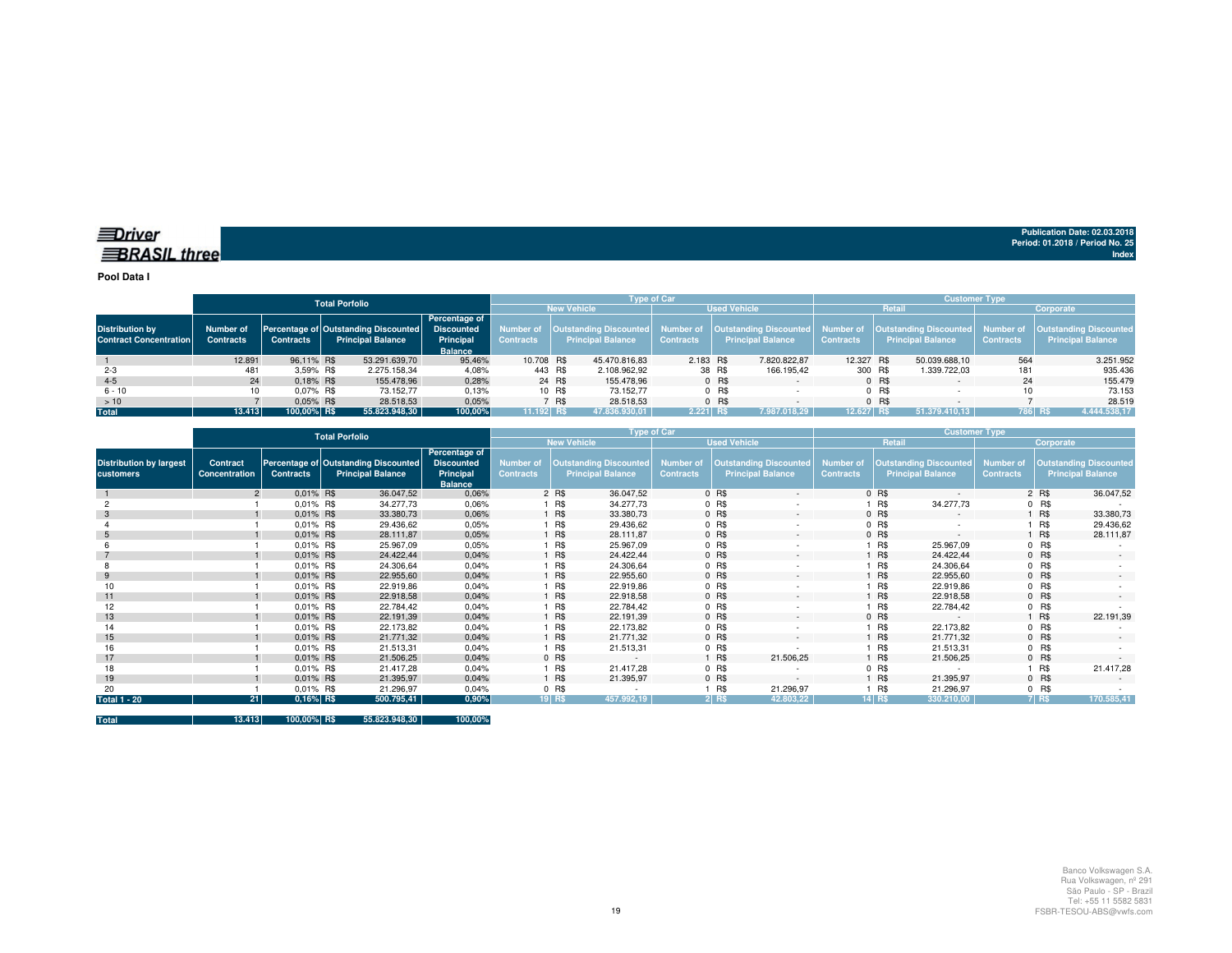#### **Pool Data II**

|                                                                                    |                               |                  | <b>Total Porfolio</b>                                           |                                                                   |                                      |                                                    | <b>Type of Car</b> |                  |                                                                            |                  |            | <b>Customer Type</b>                                         |                  |           |                                                            |
|------------------------------------------------------------------------------------|-------------------------------|------------------|-----------------------------------------------------------------|-------------------------------------------------------------------|--------------------------------------|----------------------------------------------------|--------------------|------------------|----------------------------------------------------------------------------|------------------|------------|--------------------------------------------------------------|------------------|-----------|------------------------------------------------------------|
|                                                                                    |                               |                  |                                                                 |                                                                   |                                      | <b>New Vehicle</b>                                 |                    |                  | <b>Used Vehicle</b>                                                        |                  | Retail     |                                                              |                  | Corporate |                                                            |
| <b>Distribution by</b><br><b>Outstanding Disounted</b><br><b>Principal Balance</b> | Number of<br><b>Contracts</b> | <b>Contracts</b> | Percentage of Oustanding Discounted<br><b>Principal Balance</b> | Percentage of<br><b>Discounted</b><br>Principal<br><b>Balance</b> | <b>Number of</b><br><b>Contracts</b> | Outstanding Discounted<br><b>Principal Balance</b> |                    | <b>Contracts</b> | Number of   Outstanding Discounted   Number of<br><b>Principal Balance</b> | <b>Contracts</b> |            | Outstanding Discounted Number of<br><b>Principal Balance</b> | <b>Contracts</b> |           | <b>Outstanding Discounted,</b><br><b>Principal Balance</b> |
| $\le$ = 5000.00                                                                    | 9.112                         | 67.93% R\$       | 23.698.887.73                                                   | 42.45%                                                            | 7.407 R\$                            |                                                    | 19.339.269.73      | 1.705 R\$        | 4.359.618.00                                                               | 8.717 R\$        |            | 22.615.411.56                                                | 395 R\$          |           | 1.083.476.17                                               |
| 5000.01 < 10000.00                                                                 | 3.784                         | 28.21% R\$       | 25.268.338.72                                                   | 45.26%                                                            | 3.317 R\$                            |                                                    | 22.270.240.67      | 467 R\$          | 2.998.098.05                                                               | 3.477            | R\$        | 23.086.685.53                                                | 307              | R\$       | 2.181.653.19                                               |
| 10000.01 < 15000.00                                                                | 401                           | 2.99% R\$        | 4.695.102.09                                                    | 8.41%                                                             | 361 R\$                              |                                                    | 4.232.032.19       |                  | 40 R\$<br>463.069.90                                                       |                  | 343 R\$    | 4.013.751.39                                                 |                  | 58 R\$    | 681.350,70                                                 |
| 15000.01 < 20000.00                                                                | 83                            | 0.62% R\$        | 1.408.069.66                                                    | 2.52%                                                             |                                      | 78 R\$                                             | 1.326.106.10       |                  | 5 R\$<br>81.963.56                                                         |                  | 64 R\$     | 1.085.610.11                                                 |                  | 19 R\$    | 322.459.55                                                 |
| 20000.01 < 25000.00                                                                | 28                            | $0.21\%$ R\$     | 602.376.06                                                      | 1.08%                                                             |                                      | 24 R\$                                             | 518.107.28         |                  | 4 R\$<br>84.268.78                                                         |                  | 24 R\$     | 517.706.72                                                   |                  | 4 R\$     | 84.669.34                                                  |
| 25000.01 < 30000.00                                                                |                               | 0.02% R\$        | 83.515,58                                                       | 0.15%                                                             |                                      | 3 R\$                                              | 83.515.58          |                  | $0$ R\$                                                                    |                  | R\$        | 25.967.09                                                    |                  | 2 R\$     | 57.548.49                                                  |
| 30000.01 < 40000.00                                                                | $\overline{2}$                | $0.01\%$ R\$     | 67.658.46                                                       | 0.12%                                                             |                                      | 2 R\$                                              | 67.658.46          |                  | 0 R\$<br>$\overline{\phantom{a}}$                                          |                  | R\$        | 34,277,73                                                    |                  | ∣ R\$     | 33.380,73                                                  |
| 40000.01 < 50000.00                                                                |                               | $0.00\%$ R\$     |                                                                 | 0,00%                                                             |                                      |                                                    |                    |                  |                                                                            |                  |            |                                                              |                  |           |                                                            |
| 50000.01 < 60000.00                                                                |                               | $0.00\%$ R\$     |                                                                 | 0.00%                                                             |                                      |                                                    |                    |                  |                                                                            |                  |            |                                                              |                  |           |                                                            |
| <b>Total</b>                                                                       | 13.413                        | 100,00% R\$      | 55.823.948.30                                                   | 100,00%                                                           | 11.192 R\$                           |                                                    | 47.836.930.01      | 2.221 RS         | 7.987.018.29                                                               | 12.627           | <b>IRS</b> | 51.379.410.13                                                | 786 RS           |           | 4.444.538.17                                               |

| <b>Statistics</b>                                |     |           |
|--------------------------------------------------|-----|-----------|
| Minimum Outstanding Discounted Principal Balance | R\$ | 0.01      |
| Maximum Outstanding Discounted Principal Balance | R\$ | 34,277,73 |
| Average Outstanding Discounted Principal Balance | R\$ | 4.161.93  |

|                                                                                  |                               |                  | <b>Total Porfolio</b>                                           |                                                                   |                               |                                                    | <b>Type of Car</b>            |                                                           |                                      |                                                           | <b>Customer Type</b>                 |                                                           |
|----------------------------------------------------------------------------------|-------------------------------|------------------|-----------------------------------------------------------------|-------------------------------------------------------------------|-------------------------------|----------------------------------------------------|-------------------------------|-----------------------------------------------------------|--------------------------------------|-----------------------------------------------------------|--------------------------------------|-----------------------------------------------------------|
|                                                                                  |                               |                  |                                                                 |                                                                   |                               | <b>New Vehicle</b>                                 |                               | <b>Used Vehicle</b>                                       |                                      | Retail                                                    |                                      | Corporate                                                 |
| <b>Distribution by Original</b><br><b>Discounted Principal</b><br><b>Balance</b> | Number of<br><b>Contracts</b> | <b>Contracts</b> | Percentage of Oustanding Discounted<br><b>Principal Balance</b> | Percentage of<br><b>Discounted</b><br>Principal<br><b>Balance</b> | Number of<br><b>Contracts</b> | Outstanding Discounted<br><b>Principal Balance</b> | Number of<br><b>Contracts</b> | <b>Outstanding Discounted</b><br><b>Principal Balance</b> | <b>Number of</b><br><b>Contracts</b> | <b>Outstanding Discounted</b><br><b>Principal Balance</b> | <b>Number of</b><br><b>Contracts</b> | <b>Outstanding Discounted</b><br><b>Principal Balance</b> |
| $\leq$ 5000.00                                                                   |                               | $0.03\%$ R\$     | 3.448.97                                                        | 0.01%                                                             |                               | 1.227.52<br>2 R\$                                  |                               | 2 R\$<br>2.221.45                                         |                                      | 4 R\$<br>3.448.97                                         |                                      | 0 R\$                                                     |
| 5000.01 < 10000.00                                                               | 240                           | .79% R\$         | 348.187.13                                                      | 0,62%                                                             | 111 R\$                       | 145.299.84                                         | 129 R\$                       | 202.887.29                                                | 239 R\$                              | 346.281.87                                                |                                      | <b>R\$</b><br>1.905,26                                    |
| 10000.01 < 15000.00                                                              | 1.201                         | 8.95% R\$        | 2.550.466.39                                                    | 4,57%                                                             | 700 R\$                       | 1.423.065.35                                       | 501 R\$                       | 1.127.401.04                                              | 1.178 R\$                            | 2.504.766.34                                              |                                      | 23 R\$<br>45.700.05                                       |
| 15000.01 < 20000.00                                                              | 3.097                         | 23.09% R\$       | 8.674.788.26                                                    | 15,54%                                                            | 2.361 R\$                     | 6.365.996.24                                       | 736 R\$                       | 2.308.792.02                                              | 3.016 R\$                            | 8.435.245.16                                              |                                      | 81 R\$<br>239.543,10                                      |
| 20000.01 < 25000.00                                                              | 3.436                         | 25.62% R\$       | 12.630.227.50                                                   | 22,63%                                                            | 2.955 R\$                     | 10.683.765.46                                      | 481 R\$                       | 1.946.462.04                                              | 3.282 R\$                            | 12.037.007.34                                             | 154 R\$                              | 593.220.16                                                |
| 25000.01 < 30000.00                                                              | 2.603                         | 19.41% R\$       | 11.990.527.79                                                   | 21.48%                                                            | 2.410 R\$                     | 10.977.905.62                                      | 193 R\$                       | 1.012.622.17                                              | 2.435 R\$                            | 11.164.432.17                                             | 168 R\$                              | 826.095.62                                                |
| 30000.01 < 40000.00                                                              | 2.009                         | 14.98% R\$       | 11.808.810.42                                                   | 21.15%                                                            | 1.890 R\$                     | 10.997.281.75                                      | 119 R\$                       | 811.528.67                                                | 1.791 R\$                            | 10.391.464.84                                             | 218 R\$                              | 1.417.345,58                                              |
| 40000.01 < 50000.00                                                              | 489                           | 3.65% R\$        | 4.128.204.59                                                    | 7,40%                                                             | 454 R\$                       | 3.808.893.47                                       |                               | 35 R\$<br>319.311.12                                      | 422 R\$                              | 3.607.486.57                                              |                                      | 67 R\$<br>520.718.02                                      |
| 50000.01 < 60000.00                                                              | 156                           | 1.16% R\$        | 1.521.778.57                                                    | 2,73%                                                             | 145 R\$                       | 1.420.422.72                                       |                               | 101.355.85<br>11 R\$                                      |                                      | 126 R\$<br>.263.298.90                                    |                                      | 30 R\$<br>258.479,67                                      |
| 60000.01 < 70000.00                                                              | 80                            | $0.60\%$ R\$     | 869.097.70                                                      | 1.56%                                                             |                               | 74 R\$<br>804.288.60                               |                               | 6 R\$<br>64.809.10                                        |                                      | 64 R\$<br>704.900.63                                      |                                      | 16 R\$<br>164.197.07                                      |
| 70000.01 < 80000.00                                                              | 55                            | $0.41\%$ R\$     | 654.970.07                                                      | 1.17%                                                             |                               | 50 R\$<br>611.798.56                               |                               | 5 R\$<br>43.171.51                                        |                                      | 38 R\$<br>440.823.44                                      |                                      | 17 R\$<br>214.146,63                                      |
| >80000,00                                                                        | 43                            | $0.32\%$ R\$     | 643.440.91                                                      | 1.15%                                                             |                               | 40 R\$<br>596.984.88                               |                               | 3 R\$<br>46.456.03                                        |                                      | 32 R\$<br>480.253,90                                      |                                      | 11 R\$<br>163.187,01                                      |
| <b>Total</b>                                                                     | 13.413                        | 100.00% R\$      | 55.823.948.30                                                   | 100,00%                                                           | 11.192 RS                     | 47.836.930.01                                      | 2.221 RS                      | 7.987.018.29                                              | 12.627 RS                            | 51.379.410.13                                             | 786 R\$                              | 4.444.538,17                                              |

| <b>Statistics</b>                |     |            |
|----------------------------------|-----|------------|
| Minimum Original Nominal Balance | R\$ | 2.652.60   |
| Maximum Original Nominal Balance | R\$ | 329.161.20 |
| Average Original Nominal Balance | R\$ | 32.411.56  |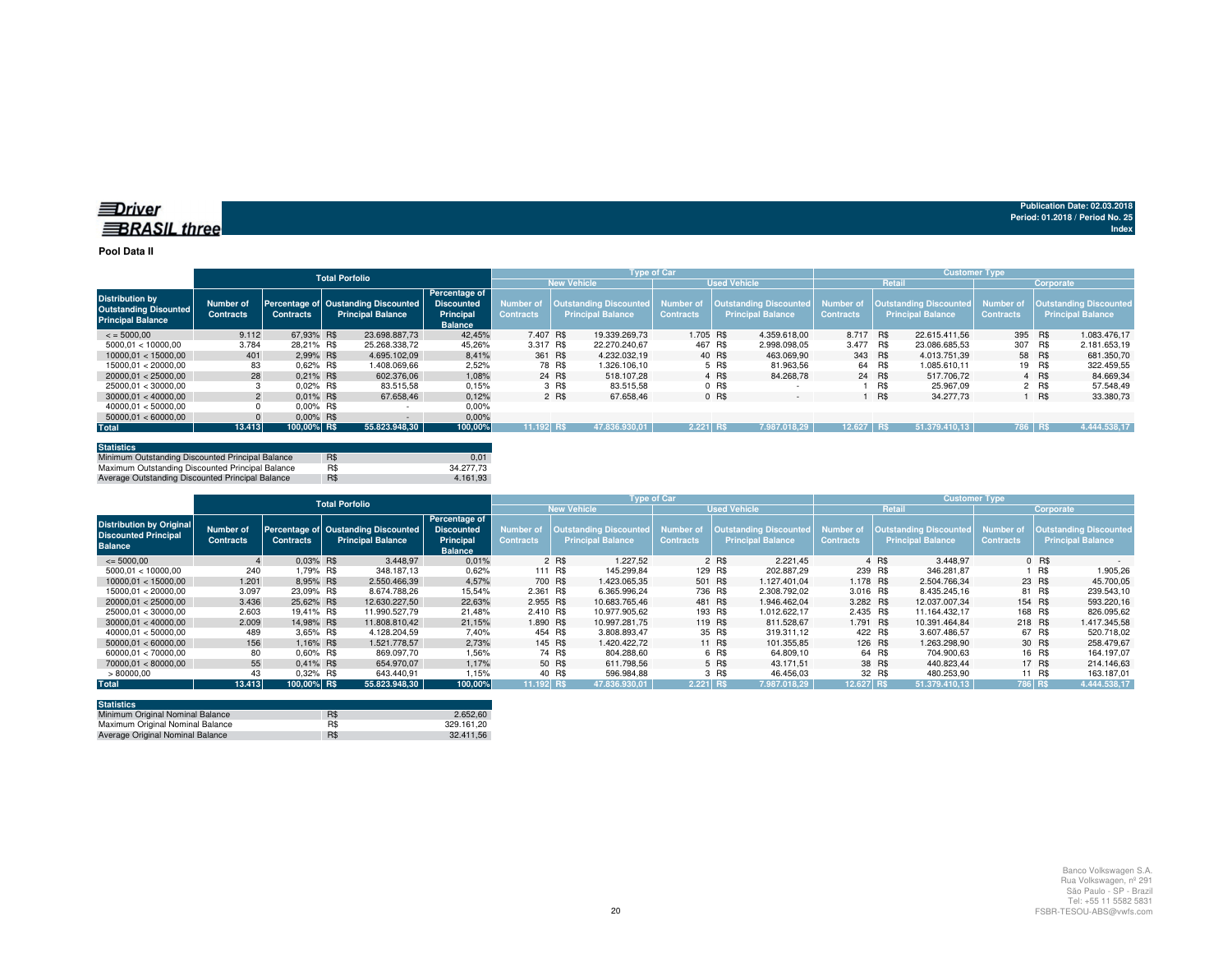| ≡Driver             |  |
|---------------------|--|
| <b>BRASIL three</b> |  |

#### **Pool Data III**

|                                         |                               | <b>Total Porfolio</b> |  |                                                                              | <b>Type of Car</b>                           |                    |        |                          |                     |       |                          | <b>Customer Type</b> |                          |                  |                                                                                                                                                                         |  |  |
|-----------------------------------------|-------------------------------|-----------------------|--|------------------------------------------------------------------------------|----------------------------------------------|--------------------|--------|--------------------------|---------------------|-------|--------------------------|----------------------|--------------------------|------------------|-------------------------------------------------------------------------------------------------------------------------------------------------------------------------|--|--|
|                                         |                               |                       |  |                                                                              |                                              | <b>New Vehicle</b> |        |                          | <b>Used Vehicle</b> |       |                          |                      | <b>Retail</b>            | Corporate        |                                                                                                                                                                         |  |  |
| <b>Distribution by Original</b><br>Term | Number of<br><b>Contracts</b> | <b>Contracts</b>      |  | Percentage of Oustanding Discounted   Discounted<br><b>Principal Balance</b> | Percentage of<br>Principal<br><b>Balance</b> | <b>Contracts</b>   |        | <b>Principal Balance</b> | <b>Contracts</b>    |       | <b>Principal Balance</b> | <b>Contracts</b>     | <b>Principal Balance</b> | <b>Contracts</b> | Number of  Outstanding Discounted  Number of  Outstanding Discounted  Number of  Outstanding Discounted  Number of  Outstanding Discounted <br><b>Principal Balance</b> |  |  |
| $01 - 12$                               |                               |                       |  |                                                                              |                                              |                    |        |                          |                     |       |                          |                      |                          |                  |                                                                                                                                                                         |  |  |
| $13 - 24$                               |                               | $0.13\%$ R\$          |  | 49.110.55                                                                    | 0,09%                                        |                    | 15 R\$ | 45.692.22                |                     | 2 R\$ | 3.418.33                 | 12                   | 41.933                   |                  | 7.177                                                                                                                                                                   |  |  |
| $25 - 36$                               | 6.032                         | 44.97% R\$            |  | 22.660.994.86                                                                | 40,59%                                       | 5.074 R\$          |        | 19.340.534.99            | 958 R\$             |       | 3.320.459.87             | 5.497                | 19.647.085               | 535              | 3.013.910                                                                                                                                                               |  |  |
| 37 - 48                                 | 4.799                         | 35.78% R\$            |  | 22.906.483.02                                                                | 41.03%                                       | 3.732 R\$          |        | 19.058.324.48            | 1.067 R\$           |       | 3.848.158.54             | 4.596                | 21.705.536               | 203              | 1.200.947                                                                                                                                                               |  |  |
| $49 - 60$                               | 2.565                         | 19.12% R\$            |  | 10.207.359.87                                                                | 18.28%                                       | 2.371 R\$          |        | 9.392.378.32             | 194 R\$             |       | 814.981.55               | 2.522                | 9.984.856                | 43               | 222.504                                                                                                                                                                 |  |  |
| <b>Total</b>                            | 13.413                        | 100,00% R\$           |  | 55.823.948,30                                                                | 100,00%                                      | 11.192 R\$         |        | 47.836.930.01            | $2.221$ R\$         |       | 7.987.018,29             | 12.627 R\$           | 51.379.410.13            |                  | 786 R\$<br>4.444.538,17                                                                                                                                                 |  |  |

| <b>Statistics</b>              |      |
|--------------------------------|------|
| Minimum Original Term          |      |
| Maximum Original Term          |      |
| Weighted Average Original Term | 45.2 |

|                        |                  |                  | <b>Total Porfolio</b> |                                     |                   | <b>Type of Car</b> |        |                                  |                     |        |                                  | <b>Customer Type</b> |  |                                  |                  |        |                          |
|------------------------|------------------|------------------|-----------------------|-------------------------------------|-------------------|--------------------|--------|----------------------------------|---------------------|--------|----------------------------------|----------------------|--|----------------------------------|------------------|--------|--------------------------|
|                        |                  |                  |                       |                                     |                   | <b>New Vehicle</b> |        |                                  | <b>Used Vehicle</b> |        |                                  | Retail               |  |                                  | Corporate        |        |                          |
|                        |                  |                  |                       |                                     | Percentage of     |                    |        |                                  |                     |        |                                  |                      |  |                                  |                  |        |                          |
| <b>Distribution by</b> | Number of        |                  |                       | Percentage of Oustanding Discounted | <b>Discounted</b> | Number of          |        | Outstanding Discounted Number of |                     |        | Outstanding Discounted Number of |                      |  | Outstanding Discounted Number of |                  |        | Outstanding Discounted   |
| <b>Remaining Term</b>  | <b>Contracts</b> | <b>Contracts</b> |                       | <b>Principal Balance</b>            | Principal         | <b>Contracts</b>   |        | <b>Principal Balance</b>         | <b>Contracts</b>    |        | <b>Principal Balance</b>         | <b>Contracts</b>     |  | <b>Principal Balance</b>         | <b>Contracts</b> |        | <b>Principal Balance</b> |
|                        |                  |                  |                       |                                     | <b>Balance</b>    |                    |        |                                  |                     |        |                                  |                      |  |                                  |                  |        |                          |
| $01 - 12$              | 13.287           | 99.06% R\$       |                       | 54.203.164,39                       | 97,10%            | 11.095 R\$         |        | 46.503.376.65                    | 2.192 R\$           |        | 7.699.787.74                     | 12.514 R\$           |  | 49.972.933.69                    | 773 R\$          |        | 4.230.230,70             |
| $13 - 24$              | 126              | 0.94% R\$        |                       | 1.620.783,91                        | 2,90%             |                    | 97 R\$ | 1.333.553,36                     |                     | 29 R\$ | 287.230,55                       | 113 R\$              |  | 1.406.476.44                     |                  | 13 R\$ | 214.307,47               |
| $25 - 36$              | $\Omega$         | $0.00\%$ R\$     |                       | $\sim$                              | 0,00%             |                    |        |                                  |                     |        |                                  |                      |  |                                  |                  |        |                          |
| 37 - 48                |                  |                  |                       |                                     |                   |                    |        |                                  |                     |        |                                  |                      |  |                                  |                  |        |                          |
| $49 - 60$              |                  |                  |                       |                                     |                   |                    |        |                                  |                     |        |                                  |                      |  |                                  |                  |        |                          |
| Total                  | 13.413           | 100,00% R\$      |                       | 55.823.948,30                       | 100,00%           | 11.192 RS          |        | 47.836.930.01                    | $2.221$ RS          |        | 7.987.018.29                     | 12.627 R\$           |  | 51.379.410.13                    | 786 R\$          |        | 4.444.538,17             |
|                        |                  |                  |                       |                                     |                   |                    |        |                                  |                     |        |                                  |                      |  |                                  |                  |        |                          |

| <b>Statistics</b>               |  |
|---------------------------------|--|
| Minimum Remaining Term          |  |
| Maximum Remaining Term          |  |
| Weighted Average Remaining Term |  |
|                                 |  |

|                                            |                               |                  | <b>Total Porfolio</b>                                           |                                                                          |                               |                          | <b>Type of Car</b> |                                                                                                     | <b>Customer Type</b> |                                                                     |                  |                                                    |  |  |
|--------------------------------------------|-------------------------------|------------------|-----------------------------------------------------------------|--------------------------------------------------------------------------|-------------------------------|--------------------------|--------------------|-----------------------------------------------------------------------------------------------------|----------------------|---------------------------------------------------------------------|------------------|----------------------------------------------------|--|--|
|                                            |                               |                  |                                                                 |                                                                          |                               | <b>New Vehicle</b>       |                    | <b>Used Vehicle</b>                                                                                 |                      | <b>Retail</b>                                                       | Corporate        |                                                    |  |  |
| <b>Distribution by</b><br><b>Seasoning</b> | Number of<br><b>Contracts</b> | <b>Contracts</b> | Percentage of Oustanding Discounted<br><b>Principal Balance</b> | <b>Percentage of</b><br><b>Discounted</b><br>Principal<br><b>Balance</b> | Number of<br><b>Contracts</b> | <b>Principal Balance</b> | <b>Contracts</b>   | Outstanding Discounted   Number of   Outstanding Discounted   Number of<br><b>Principal Balance</b> | <b>Contracts</b>     | <b>Outstanding Discounted</b> Number of<br><b>Principal Balance</b> | <b>Contracts</b> | Outstanding Discounted<br><b>Principal Balance</b> |  |  |
| $01 - 12$                                  |                               |                  |                                                                 |                                                                          |                               |                          |                    |                                                                                                     |                      |                                                                     |                  |                                                    |  |  |
| $13 - 24$                                  |                               | $0.53\%$ R\$     | 738.211.24                                                      | 1,32%                                                                    |                               | 55 R\$<br>593.695,95     |                    | 16 R\$<br>144.515.29                                                                                |                      | 58 R\$<br>580.613.48                                                | 13 R\$           | 157.597,76                                         |  |  |
| $25 - 36$                                  | 6.082                         | 45.34% R\$       | 23.059.388,63                                                   | 41.31%                                                                   | 5.104 R\$                     | 19.613.153.86            | 978 R\$            | 3.446.234.77                                                                                        | 5.547 R\$            | 20.109.554.57                                                       | 535 R\$          | 2.949.834,06                                       |  |  |
| $37 - 48$                                  | 4.730                         | 35.26% R\$       | 22.176.468,61                                                   | 39,73%                                                                   | 3.693 R\$                     | 18.561.264.73            | 1.037 R\$          | 3.615.203,88                                                                                        | 4.534 R\$            | 21.047.221.80                                                       | 196 R\$          | 1.129.246,81                                       |  |  |
| $49 - 60$                                  | 2.530                         | 18,86% R\$       | 9.849.879,82                                                    | 17,64%                                                                   | 2.340 R\$                     | 9.068.815,47             | 190 R\$            | 781.064,35                                                                                          | 2.488 R\$            | 9.642.020.28                                                        | 42 R\$           | 207.859,54                                         |  |  |
| $61 - 72$                                  |                               |                  |                                                                 |                                                                          |                               |                          |                    |                                                                                                     |                      |                                                                     |                  |                                                    |  |  |
| <b>Total</b>                               | 13.413                        | 100,00% R\$      | 55.823.948,30                                                   | 100,00%                                                                  | 11.192 R\$                    | 47.836.930,01            | $2.221$ RS         | 7.987.018.29                                                                                        | 12.627 RS            | 51.379.410.13                                                       | 786 R\$          | 4.444.538,17                                       |  |  |
|                                            |                               |                  |                                                                 |                                                                          |                               |                          |                    |                                                                                                     |                      |                                                                     |                  |                                                    |  |  |

| <b>Statistics</b>                 |      |
|-----------------------------------|------|
| Minimum Seasoning                 | 28   |
| Maximum Seasoning                 | 60   |
| <b>Weighted Average Seasoning</b> | 37.9 |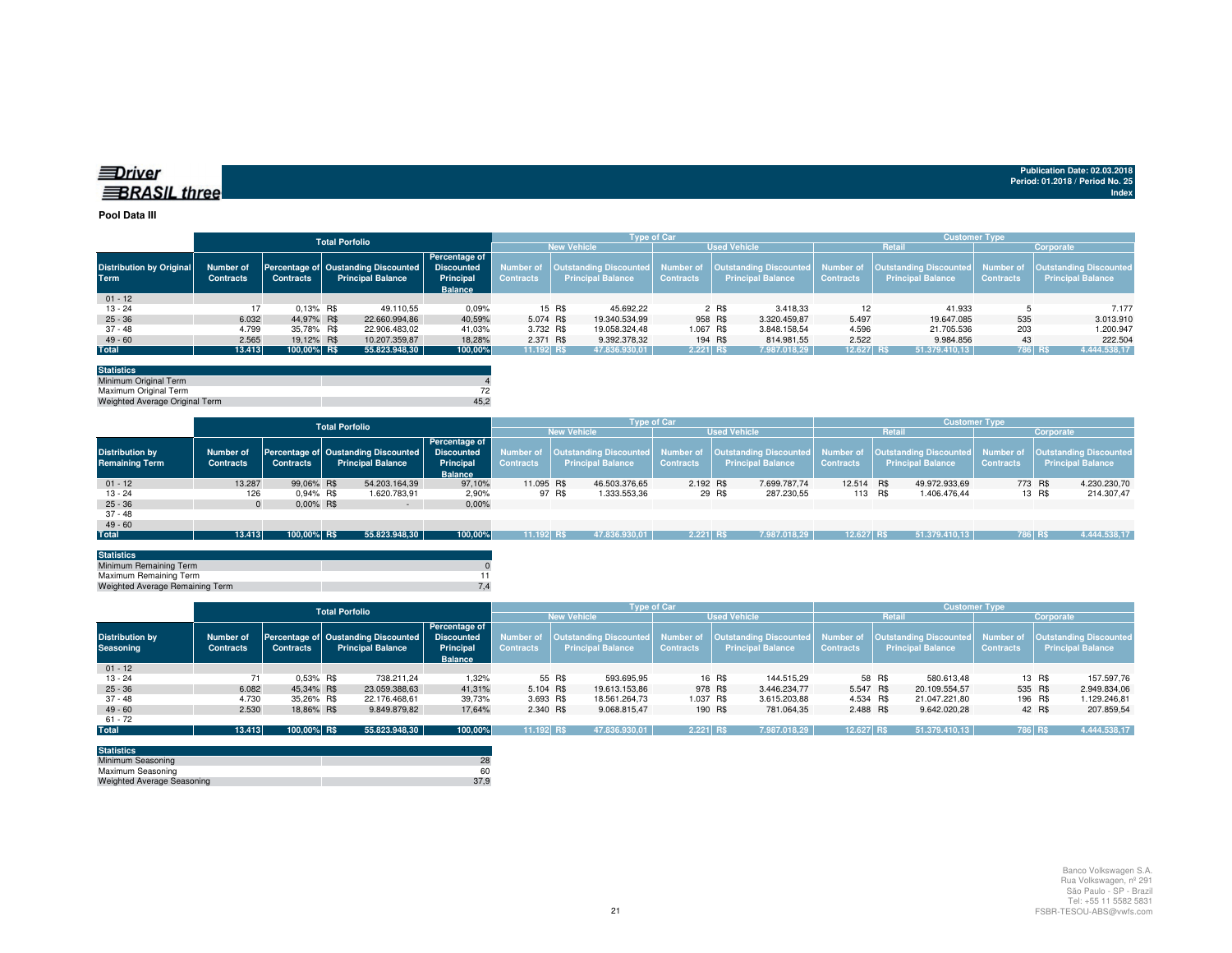### *<u>IDriver</u>* **BRASIL** three

**Publication Date: 02.03.2018Period: 01.2018 / Period No. 25 Index**

**Pool Data IV**

|                              |                                      |                  | <b>Total Porfolio</b>                                                       |                                                     | <b>Type of Car</b> |         |                          |                     |       |                          | <b>Customer Type</b> |  |                          |                  |                                                                                                                                                                         |  |
|------------------------------|--------------------------------------|------------------|-----------------------------------------------------------------------------|-----------------------------------------------------|--------------------|---------|--------------------------|---------------------|-------|--------------------------|----------------------|--|--------------------------|------------------|-------------------------------------------------------------------------------------------------------------------------------------------------------------------------|--|
|                              |                                      |                  |                                                                             |                                                     | <b>New Vehicle</b> |         |                          | <b>Used Vehicle</b> |       |                          | Retail               |  |                          | Corporate        |                                                                                                                                                                         |  |
| <b>Distribution by brand</b> | <b>Number of</b><br><b>Contracts</b> | <b>Contracts</b> | Percentage of Outstanding Discounted Discounted<br><b>Principal Balance</b> | <b>Percentage of</b><br>Principal<br><b>Balance</b> | <b>Contracts</b>   |         | <b>Principal Balance</b> | <b>Contracts</b>    |       | <b>Principal Balance</b> | <b>Contracts</b>     |  | <b>Principal Balance</b> | <b>Contracts</b> | Number of  Outstanding Discounted  Number of  Outstanding Discounted  Number of  Outstanding Discounted  Number of  Outstanding Discounted <br><b>Principal Balance</b> |  |
| <b>AUDI</b>                  | 127                                  | 0.95% R\$        | 1.243.681.55                                                                | 2.23%                                               |                    | 120 R\$ | 1.179.024.38             |                     | 7 R\$ | 64.657.17                | 117 R\$              |  | .138.922.84              |                  | 104.758.71<br>10 R\$                                                                                                                                                    |  |
| <b>SEAT</b>                  |                                      |                  |                                                                             |                                                     |                    |         |                          |                     |       |                          |                      |  |                          |                  |                                                                                                                                                                         |  |
| VW C&L                       | 12.391                               | 92.38% R\$       | 51.346.297.32                                                               | 91.98%                                              | 11.033 R\$         |         | 46.481.575.90            | 1.358 R\$           |       | 4.864.721.42             | 11.638 R\$           |  | 47.128.475.87            |                  | 753 R\$<br>4.217.821,45                                                                                                                                                 |  |
| OTHER BRANDS                 | 895                                  | 6.67% R\$        | 3.233.969.43                                                                | 5,79%                                               |                    | 39 R\$  | 176.329.73               | 856 R\$             |       | 3.057.639,70             | 872 R\$              |  | 3.112.011.42             |                  | 23 R\$<br>121.958,01                                                                                                                                                    |  |
| Total                        | 13.413                               | 100.00% R\$      | 55.823.948,30                                                               | 100.00%                                             | 11.192 RS          |         | 47.836.930.01            | $2.221$ R\$         |       | 7.987.018.29             | $12.627$ RS          |  | 51.379.410.13            | 786 R\$          | 4.444.538,17                                                                                                                                                            |  |

|                                                             |                               |                  | <b>Total Porfolio</b>                                            |                                                                   |                                      | Type of Car                                               |                                      | <b>Customer Type</b> |                                                           |                               |         |                                                           |                                      |            |                                                           |
|-------------------------------------------------------------|-------------------------------|------------------|------------------------------------------------------------------|-------------------------------------------------------------------|--------------------------------------|-----------------------------------------------------------|--------------------------------------|----------------------|-----------------------------------------------------------|-------------------------------|---------|-----------------------------------------------------------|--------------------------------------|------------|-----------------------------------------------------------|
|                                                             |                               |                  |                                                                  |                                                                   |                                      | <b>New Vehicle</b>                                        |                                      |                      | <b>Used Vehicle</b>                                       |                               | Retail  |                                                           |                                      | Corporate  |                                                           |
| <b>Distribution by</b><br>Geographic<br><b>Distribution</b> | Number of<br><b>Contracts</b> | <b>Contracts</b> | Percentage of Outstanding Discounted<br><b>Principal Balance</b> | Percentage of<br><b>Discounted</b><br>Principal<br><b>Balance</b> | <b>Number of</b><br><b>Contracts</b> | <b>Outstanding Discounted</b><br><b>Principal Balance</b> | <b>Number of</b><br><b>Contracts</b> |                      | <b>Outstanding Discounted</b><br><b>Principal Balance</b> | Number of<br><b>Contracts</b> |         | <b>Outstanding Discounted</b><br><b>Principal Balance</b> | <b>Number of</b><br><b>Contracts</b> |            | <b>Outstanding Discounted</b><br><b>Principal Balance</b> |
| AC                                                          | 53                            | 0.40% R\$        | 266.653,91                                                       | 0,48%                                                             |                                      | 40 R\$<br>226.131,94                                      |                                      | 13 R\$               | 40.521,97                                                 |                               | 50 R\$  | 247.583,12                                                |                                      | 3 R\$      | 19.070,79                                                 |
| AL                                                          | 187                           | 1,39% R\$        | 717.393,31                                                       | 1,29%                                                             |                                      | 163 R\$<br>636.217,70                                     |                                      | 24 R\$               | 81.175,61                                                 | 185                           | R\$     | 683.271,21                                                |                                      | 2 R\$      | 34.122,10                                                 |
| AM                                                          | 129                           | 0.96% R\$        | 532.383,84                                                       | 0,95%                                                             | 115 R\$                              | 479.169.26                                                |                                      | 14 R\$               | 53.214.58                                                 | 103 R\$                       |         | 385.137.84                                                |                                      | 26 R\$     | 147.246,00                                                |
| AP                                                          | 55                            | 0.41% R\$        | 289.101,24                                                       | 0,52%                                                             |                                      | 54 R\$<br>285.468.36                                      |                                      | R\$                  | 3.632,88                                                  | 54                            | R\$     | 283.241.38                                                |                                      | <b>R\$</b> | 5.859,86                                                  |
| BA                                                          | 568                           | 4,23% R\$        | 2.350.903,00                                                     | 4,21%                                                             | 489 R\$                              | 2.033.721,62                                              |                                      | 79 R\$               | 317.181,38                                                | 539 R\$                       |         | 2.167.482,27                                              |                                      | 29 R\$     | 183.420,73                                                |
| CЕ                                                          | 426                           | 3,18% R\$        | 1.765.663,60                                                     | 3,16%                                                             | 360 R\$                              | 1.555.875,44                                              |                                      | 66 R\$               | 209.788,16                                                | 413 R\$                       |         | 1.700.523,05                                              |                                      | 13 R\$     | 65.140,55                                                 |
| DF                                                          | 295                           | 2.20% R\$        | 1.383.874.01                                                     | 2,48%                                                             | 285 R\$                              | 1.351.772.70                                              |                                      | 10 R\$               | 32.101,31                                                 | 286 R\$                       |         | 1.325.706.10                                              |                                      | 9 R\$      | 58.167,91                                                 |
| ES                                                          | 210                           | 1.57% R\$        | 863.174.10                                                       | 1.55%                                                             |                                      | 178 R\$<br>759.541.80                                     |                                      | 32 R\$               | 103.632,30                                                |                               | 198 R\$ | 793.766.61                                                |                                      | 12 R\$     | 69.407,49                                                 |
| GO                                                          | 614                           | 4.58% R\$        | 2.481.404.01                                                     | 4,45%                                                             |                                      | 499 R\$<br>2.076.445.17                                   |                                      | 115 R\$              | 404.958,84                                                | 582 R\$                       |         | 2.306.305.90                                              |                                      | 32 R\$     | 175.098,11                                                |
| MA                                                          | 239                           | 1.78% R\$        | 1.074.585.44                                                     | 1,92%                                                             | 233 R\$                              | 1.050.842,27                                              |                                      | 6 R\$                | 23.743,17                                                 | 231                           | R\$     | 1.047.428,68                                              | 8                                    | R\$        | 27.156,76                                                 |
| <b>MG</b>                                                   | 1.201                         | 8.95% R\$        | 4.844.269.27                                                     | 8,68%                                                             | 1.011 R\$                            | 4.230.412.21                                              |                                      | 190 R\$              | 613.857.06                                                | 1.100 R\$                     |         | 4.255.026.63                                              | 101 R\$                              |            | 589.242,64                                                |
| <b>MS</b>                                                   | 267                           | 1,99% R\$        | 1.015.334,59                                                     | 1,82%                                                             | 230 R\$                              | 923.182,55                                                |                                      | 37 R\$               | 92.152,04                                                 | 254 R\$                       |         | 955.810.35                                                |                                      | 13 R\$     | 59.524,24                                                 |
| MT                                                          | 206                           | 1,54% R\$        | 875.014,43                                                       | 1,57%                                                             | 186 R\$                              | 790.576,37                                                |                                      | 20 R\$               | 84.438,06                                                 | 193 R\$                       |         | 822.281,25                                                |                                      | 13 R\$     | 52.733,18                                                 |
| PA                                                          | 327                           | 2,44% R\$        | 1.506.221.34                                                     | 2,70%                                                             | 274 R\$                              | 1.291.471,15                                              |                                      | 53 R\$               | 214.750,19                                                | 312                           | R\$     | 1.393.725,38                                              |                                      | 15 R\$     | 112.495,96                                                |
| PB                                                          | 287                           | 2,14% R\$        | 1.191.035,25                                                     | 2,13%                                                             | 265 R\$                              | 1.125.237,29                                              |                                      | 22 R\$               | 65.797,96                                                 | 279 R\$                       |         | 1.150.494,44                                              |                                      | 8 R\$      | 40.540,81                                                 |
| PE                                                          | 518                           | 3.86% R\$        | 2.078.132,36                                                     | 3,72%                                                             | 461 R\$                              | 1.917.979.39                                              |                                      | 57 R\$               | 160.152,97                                                | 498 R\$                       |         | 1.971.672,71                                              |                                      | 20 R\$     | 106.459,65                                                |
| PI                                                          | 222                           | 1.66% R\$        | 943.481.57                                                       | 1,69%                                                             | 216 R\$                              | 926.555.52                                                |                                      | 6 R\$                | 16.926,05                                                 | 220 R\$                       |         | 938.861.71                                                |                                      | 2 R\$      | 4.619,86                                                  |
| <b>PR</b>                                                   | 726                           | 5.41% R\$        | 3.161.837.92                                                     | 5,66%                                                             |                                      | 2.698.497.18<br>578 R\$                                   |                                      | 148 R\$              | 463.340,74                                                | 663 R\$                       |         | 2.770.001.19                                              |                                      | 63 R\$     | 391.836,73                                                |
| <b>RJ</b>                                                   | 914                           | 6,81% R\$        | 3.956.109,80                                                     | 7,09%                                                             |                                      | 774 R\$<br>3.441.862,60                                   |                                      | 140 R\$              | 514.247,20                                                | 870 R\$                       |         | 3.718.183,22                                              |                                      | 44 R\$     | 237.926,58                                                |
| <b>RN</b>                                                   | 175                           | 1,30% R\$        | 715.950,32                                                       | 1,28%                                                             |                                      | 159 R\$<br>648.454,98                                     |                                      | 16 R\$               | 67.495,34                                                 |                               | 165 R\$ | 642.435,81                                                |                                      | 10 R\$     | 73.514,51                                                 |
| <b>RO</b>                                                   | 144                           | 1,07% R\$        | 671.994,34                                                       | 1,20%                                                             |                                      | 126 R\$<br>597.709.91                                     |                                      | 18 R\$               | 74.284.43                                                 | 141 R\$                       |         | 647.875.28                                                |                                      | 3 R\$      | 24.119,06                                                 |
| <b>RR</b>                                                   | 24                            | 0.18% R\$        | 118.324,47                                                       | 0,21%                                                             |                                      | 21 R\$<br>107.006,53                                      |                                      | 3 R\$                | 11.317,94                                                 | 21                            | R\$     | 104.623,15                                                | 3                                    | R\$        | 13.701,32                                                 |
| <b>RS</b>                                                   | 974                           | 7,26% R\$        | 3.694.128.12                                                     | 6,62%                                                             | 821 R\$                              | 3.198.193.37                                              |                                      | 153 R\$              | 495.934,75                                                | 896 R\$                       |         | 3.299.587,12                                              |                                      | 78 R\$     | 394.541,00                                                |
| SC                                                          | 995                           | 7.42% R\$        | 4.174.448.32                                                     | 7,48%                                                             |                                      | 828 R\$<br>3.517.373,49                                   |                                      | 167 R\$              | 657.074.83                                                | 939                           | R\$     | 3.883.984,91                                              | 56                                   | R\$        | 290.463,41                                                |
| <b>SE</b>                                                   | 152                           | 1.13% R\$        | 663.322.46                                                       | 1,19%                                                             |                                      | 129 R\$<br>576.420.03                                     |                                      | 23 R\$               | 86.902.43                                                 | 143 R\$                       |         | 608.062.55                                                |                                      | 9 R\$      | 55.259,91                                                 |
| <b>SP</b>                                                   | 3.420                         | 25.50% R\$       | 14.140.947.93                                                    | 25,33%                                                            | 2.615 R\$                            | 11.062.842.69                                             |                                      | 805 R\$              | 3.078.105.24                                              | 3.215 R\$                     |         | 12.963.195,92                                             | 205                                  | <b>R\$</b> | 1.177.752,01                                              |
| <b>TO</b>                                                   | 85                            | 0.63% R\$        | 348.259,35                                                       | 0,62%                                                             |                                      | 82 R\$<br>327.968,49                                      |                                      | 3 R\$                | 20.290,86                                                 |                               | 77 R\$  | 313.142.35                                                |                                      | 8 R\$      | 35.117,00                                                 |
| <b>Total</b>                                                | 13.413                        | 100,00% R\$      | 55.823.948.30                                                    | 100.00%                                                           | 11.192 RS                            | 47.836.930.01                                             | 2.221 RS                             |                      | 7.987.018.29                                              | 12.627 R\$                    |         | 51.379.410.13                                             | 786 RS                               |            | 4.444.538.17                                              |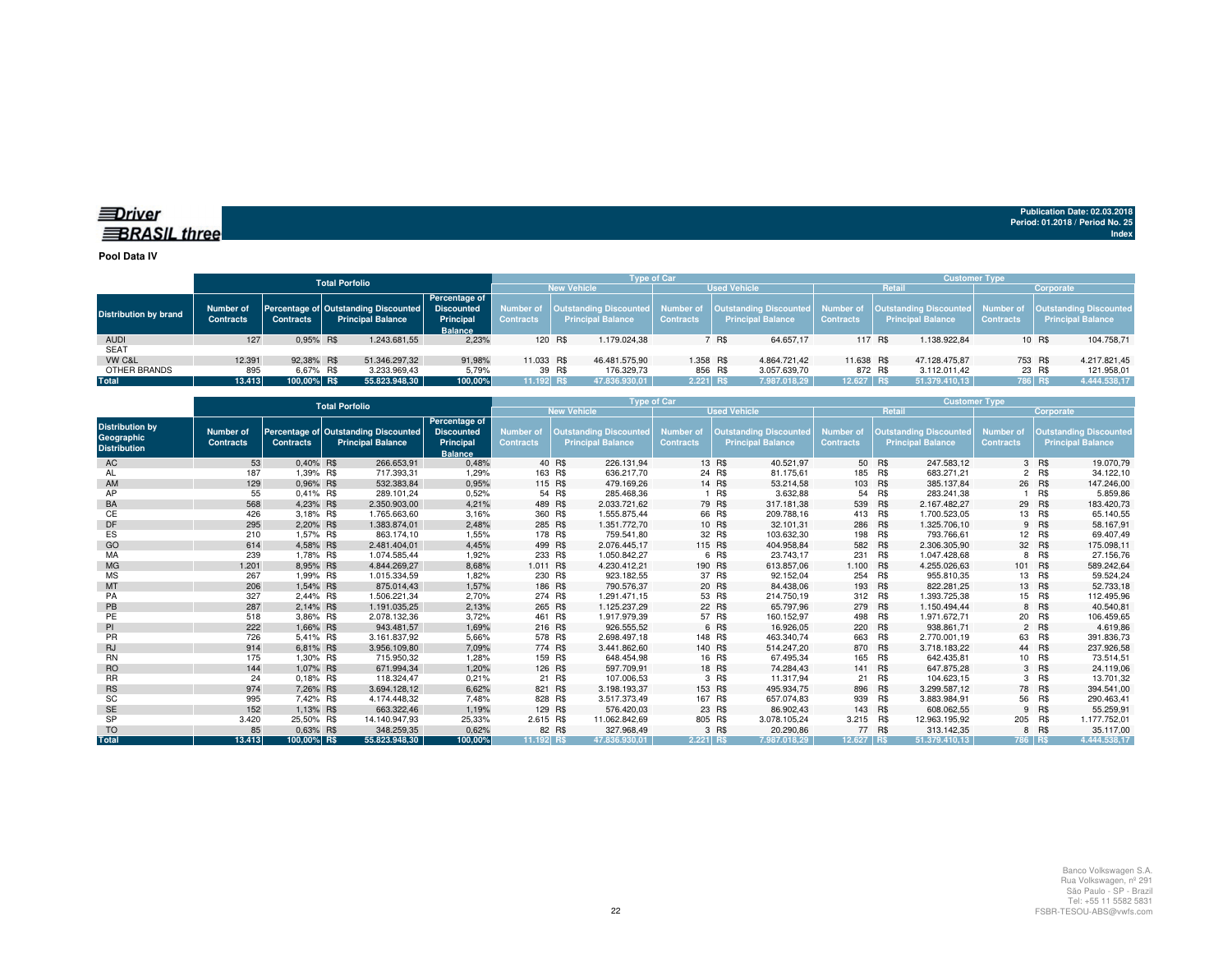| <b>EDriver</b>     |  |  |
|--------------------|--|--|
|                    |  |  |
|                    |  |  |
| $=$ RRASIL<br>reel |  |  |
|                    |  |  |

#### **Pool Data V**

|                                         |                     |                                      |                                   | <b>Total Porfolio</b>                                        |                                                                   | <b>Type of Car</b>                   |                                                                     |                                      |                                                             |            | <b>Customer Type</b>                 |                                                                     |                               |           |                                                              |
|-----------------------------------------|---------------------|--------------------------------------|-----------------------------------|--------------------------------------------------------------|-------------------------------------------------------------------|--------------------------------------|---------------------------------------------------------------------|--------------------------------------|-------------------------------------------------------------|------------|--------------------------------------|---------------------------------------------------------------------|-------------------------------|-----------|--------------------------------------------------------------|
|                                         |                     |                                      |                                   |                                                              |                                                                   |                                      | <b>New Vehicle</b>                                                  |                                      | <b>Used Vehicle</b>                                         |            |                                      | Retail                                                              |                               | Corporate |                                                              |
| <b>Distribution by Brand</b><br>& Model | Model               | <b>Number of</b><br><b>Contracts</b> | Percentage of<br><b>Contracts</b> | Outstanding<br><b>Discounted Principal</b><br><b>Balance</b> | Percentage of<br><b>Discounted</b><br>Principal<br><b>Balance</b> | <b>Number of</b><br><b>Contracts</b> | <b>Outstanding</b><br><b>Discounted Principal</b><br><b>Balance</b> | <b>Number of</b><br><b>Contracts</b> | Outstanding<br><b>Discounted Principa</b><br><b>Balance</b> |            | <b>Number of</b><br><b>Contracts</b> | <b>Outstanding</b><br><b>Discounted Principal</b><br><b>Balance</b> | Number of<br><b>Contracts</b> |           | Outstanding<br><b>Discounted Principal</b><br><b>Balance</b> |
| VW                                      | <b>AMAROK</b>       | 135                                  | 1,01% R\$                         | 1.444.967,70                                                 | 2,59%                                                             |                                      | 117 R\$<br>1.266.551,39                                             |                                      | 18 R\$                                                      | 178.416,31 |                                      | 87 R\$<br>904.228,04                                                |                               | 48 R\$    | 540.739,66                                                   |
|                                         | <b>BORA</b>         | $\overline{2}$                       | 0,01% R\$                         | 5.860,43                                                     | 0,01%                                                             |                                      | 0 R\$<br>$\sim$                                                     |                                      | 2 R\$                                                       | 5.860,43   |                                      | 2 R\$<br>5.860,43                                                   |                               | 0 R\$     |                                                              |
|                                         | <b>CROSSFOX</b>     | 139                                  | 1,04% R\$                         | 724.453,72                                                   | 1,30%                                                             |                                      | 97 R\$<br>543.468,76                                                |                                      | 42 R\$                                                      | 180.984,96 | 133 R\$                              | 699.644,42                                                          |                               | 6 R\$     | 24.809,30                                                    |
|                                         | <b>FOX</b>          | 3.086                                | 23,01% R\$                        | 12.068.844,60                                                | 21,62%                                                            | 2.820 R\$                            | 11.140.913,38                                                       |                                      | 266 R\$                                                     | 927.931,22 | 2.986 R\$                            | 11.562.741,54                                                       |                               | 100 R\$   | 506.103,06                                                   |
|                                         | <b>FUSCA</b>        |                                      | 0,01% R\$                         | 7.845,70                                                     | 0,01%                                                             |                                      | 1 R\$<br>7.845,70                                                   |                                      | 0 R\$                                                       |            |                                      | 1 R\$<br>7.845,70                                                   |                               | 0 R\$     |                                                              |
|                                         | GOL                 | 4.543                                | 33,87% R\$                        | 17.015.868,55                                                | 30,48%                                                            | 3.998 R\$                            | 15.387.605,70                                                       |                                      | 545 R\$<br>1.628.262,85                                     |            | 4.343 R\$                            | 16.044.697,74                                                       |                               | 200 R\$   | 971.170,81                                                   |
|                                         | <b>GOLF</b>         | 101                                  | 0,75% R\$                         | 835.641,51                                                   | 1,50%                                                             |                                      | 73 R\$<br>694.700,41                                                |                                      | 28 R\$                                                      | 140.941,10 |                                      | 96 R\$<br>781.256,47                                                |                               | 5 R\$     | 54.385,04                                                    |
|                                         | <b>JETTA</b>        | 94                                   | 0,70% R\$                         | 805.839,99                                                   | 1,44%                                                             |                                      | 75 R\$<br>691.426,03                                                |                                      | 19 R\$                                                      | 114.413,96 |                                      | 86 R\$<br>749.734,33                                                |                               | 8 R\$     | 56.105,66                                                    |
|                                         | <b>KOMBI</b>        | 24                                   | 0,18% R\$                         | 85.106,39                                                    | 0,15%                                                             |                                      | 8 R\$<br>28.290,71                                                  |                                      | 16 R\$                                                      | 56.815,68  |                                      | 21 R\$<br>73.655,01                                                 |                               | 3 R\$     | 11.451,38                                                    |
|                                         | <b>NEW BEETLE</b>   | $\overline{4}$                       | 0,03% R\$                         | 17.470,44                                                    | 0,03%                                                             |                                      | 0 R\$                                                               |                                      | 4 R\$                                                       | 17.470,44  |                                      | 4 R\$<br>17.470,44                                                  |                               | 0 R\$     |                                                              |
|                                         | <b>PARATI</b>       | 11                                   | 0.08% R\$                         | 35.883,73                                                    | 0.06%                                                             |                                      | 0 R\$<br>$\sim$                                                     |                                      | 11 R\$                                                      | 35.883,73  |                                      | 11 R\$<br>35.883,73                                                 |                               | 0 R\$     |                                                              |
|                                         | PASSAT              | $\overline{2}$                       | 0,01% R\$                         | 8.690,70                                                     | 0,02%                                                             |                                      | 8.690,70<br>2 R\$                                                   |                                      | 0 R\$                                                       |            |                                      | 2 R\$<br>8.690,70                                                   |                               | 0 R\$     |                                                              |
|                                         | <b>POLO</b>         | 72                                   | 0,54% R\$                         | 285.101,69                                                   | 0,51%                                                             |                                      | 36 R\$<br>159.195,84                                                |                                      | 36 R\$                                                      | 125.905,85 |                                      | 67 R\$<br>259.012,52                                                |                               | 5 R\$     | 26.089,17                                                    |
|                                         | POLO SEDAN          | 63                                   | 0.47% R\$                         | 371.251,03                                                   | 0,67%                                                             |                                      | 27 R\$<br>235.519,42                                                |                                      | 36 R\$                                                      | 135.731,61 |                                      | 61 R\$<br>355.440,60                                                |                               | 2 R\$     | 15.810,43                                                    |
|                                         | <b>SANTANA</b>      | $\Omega$                             | 0.00% R\$                         | $\sim$                                                       | 0,00%                                                             |                                      | 0 R\$<br>$\sim$                                                     |                                      | 0 R\$                                                       |            |                                      | 0 R\$                                                               |                               | 0 R\$     |                                                              |
|                                         | SAVEIRO             | 1.008                                | 7,52% R\$                         | 5.202.215,17                                                 | 9,32%                                                             |                                      | 922 R\$<br>4.841.669,75                                             |                                      | 86 R\$                                                      | 360.545,42 | 834 R\$                              | 4.156.550,56                                                        |                               | 174 R\$   | 1.045.664,61                                                 |
|                                         | SPACECROSS          | 37                                   | 0,28% R\$                         | 191.949,08                                                   | 0,34%                                                             |                                      | 29 R\$<br>151.557,61                                                |                                      | 8 R\$                                                       | 40.391,47  |                                      | 35 R\$<br>177.770,68                                                |                               | 2 R\$     | 14.178,40                                                    |
|                                         | <b>SPACEFOX</b>     | 202                                  | 1,51% R\$                         | 971.182,93                                                   | 1,74%                                                             |                                      | 145 R\$<br>757.732,44                                               |                                      | 57 R\$                                                      | 213.450,49 | 188 R\$                              | 894.471,06                                                          |                               | 14 R\$    | 76.711,87                                                    |
|                                         | <b>TIGUAN</b>       | 9                                    | 0.07% R\$                         | 67.300,72                                                    | 0,12%                                                             |                                      | 5 R\$<br>28.547,73                                                  |                                      | 4 R\$                                                       | 38.752,99  |                                      | 8 R\$<br>62.472,68                                                  |                               | 1 R\$     | 4.828,04                                                     |
|                                         | <b>TOUAREG</b>      | $\Omega$                             | 0.00% R\$                         | $\sim$                                                       | 0,00%                                                             |                                      | 0 R\$<br>$\sim$                                                     |                                      | 0 R\$                                                       | $\sim$     |                                      | 0 R\$                                                               | $\sim$                        | 0 R\$     |                                                              |
|                                         | <b>UP</b>           | 1.357                                | 10,12% R\$                        | 4.948.513,58                                                 | 8,86%                                                             | 1.340 R\$                            | 4.876.930,97                                                        |                                      | 17 R\$                                                      | 71.582,61  | 1.256 R\$                            | 4.522.998,14                                                        |                               | 101 R\$   | 425.515,44                                                   |
|                                         | VOYAGE              | 1.496                                | 11,15% R\$                        | 6.235.967,57                                                 | 11,17%                                                            | 1.338 R\$                            | 5.660.929,36                                                        |                                      | 158 R\$                                                     | 575.038,21 | 1.412 R\$                            | 5.791.708,99                                                        |                               | 84 R\$    | 444.258,58                                                   |
|                                         | OTHER VW            | 5                                    | 0.04% R\$                         | 16.342,09                                                    | 0,03%                                                             |                                      | 0 R\$<br>$\sim$                                                     |                                      | 5 R\$                                                       | 16.342,09  |                                      | 5 R\$<br>16.342,09                                                  |                               | 0 R\$     |                                                              |
| Sub-Total VW                            |                     | 12.391                               | 92,38% R\$                        | 51.346.297,32                                                | 91,98%                                                            | 11.033 RS                            | 46.481.575.90                                                       | 1.358 R\$                            | 4.864.721.42                                                |            | 11.638 RS                            | 47.128.475.87                                                       |                               | 753 R\$   | 4.217.821.45                                                 |
| Audi                                    | A1                  |                                      | 0.01% R\$                         | 9.465,06                                                     | 0,02%                                                             |                                      | 0 R\$                                                               |                                      | 1 R\$                                                       | 9.465,06   |                                      | 1 R\$<br>9.465,06                                                   |                               | 0 R\$     |                                                              |
|                                         | A <sub>3</sub>      | 89                                   | 0.66% R\$                         | 747.010,96                                                   | 1,34%                                                             |                                      | 85 R\$<br>714.436,26                                                |                                      | 4 R\$                                                       | 32.574,70  |                                      | 82 R\$<br>674.645,99                                                |                               | 7 R\$     | 72.364,97                                                    |
|                                         | A4                  | 8                                    | 0.06% R\$                         | 101.017,36                                                   | 0,18%                                                             |                                      | 6 R\$<br>78.399,95                                                  |                                      | 2 R\$                                                       | 22.617,41  |                                      | 7 R\$<br>93.225,20                                                  |                               | 1 R\$     | 7.792,16                                                     |
|                                         | A <sub>5</sub>      | 3                                    | 0,02% R\$                         | 36.420,46                                                    | 0,07%                                                             |                                      | 3 R\$<br>36.420,46                                                  |                                      | 0 R\$                                                       |            |                                      | 3 R\$<br>36.420,46                                                  |                               | 0 R\$     |                                                              |
|                                         | A7                  | $^{\circ}$                           | 0.00% R\$                         | $\sim$                                                       | 0,00%                                                             |                                      | 0 R\$                                                               |                                      | 0 R\$                                                       |            |                                      | 0 R\$                                                               |                               | 0 R\$     |                                                              |
|                                         | Q3                  | 26                                   | 0.19% R\$                         | 349.767,71                                                   | 0,63%                                                             |                                      | 26 R\$<br>349.767,71                                                |                                      | 0 R\$                                                       |            |                                      | 24 R\$<br>325.166,13                                                |                               | 2 R\$     | 24.601,58                                                    |
|                                         | Q5                  | $^{\circ}$                           | 0,00% R\$                         | $\sim$                                                       | 0,00%                                                             |                                      | 0 R\$                                                               |                                      | 0 R\$                                                       |            |                                      | 0 R\$                                                               |                               | 0 R\$     |                                                              |
|                                         | Q7                  | $\Omega$                             | 0.00% R\$                         | $\sim 10^{-1}$                                               | 0,00%                                                             |                                      | 0 R\$                                                               |                                      | 0 R\$                                                       |            |                                      | 0 R\$                                                               |                               | $0$ R\$   |                                                              |
|                                         | S <sub>3</sub>      | $\Omega$                             | 0.00% R\$                         | $\sim$                                                       | 0,00%                                                             |                                      | 0 R\$                                                               |                                      | 0 R\$                                                       |            |                                      | 0 R\$                                                               |                               | 0 R\$     |                                                              |
|                                         | <b>TT</b>           | $\Omega$                             | 0.00% R\$                         | $\sim$ 100 $\pm$                                             | 0,00%                                                             |                                      | 0 R\$                                                               |                                      | 0 R\$                                                       |            |                                      | 0 R\$                                                               |                               | 0 R\$     |                                                              |
| <b>Sub-Total Audi</b>                   |                     | $127$                                | 0,95% R\$                         | 1.243.681,55                                                 | 2,23%                                                             |                                      | 120 R\$<br>1.179.024.38                                             |                                      | <b>7 R\$</b>                                                | 64.657.17  | 117 R\$                              | 1.138.922.84                                                        |                               | $10$ R\$  | 104.758,71                                                   |
| <b>OTHER BRANDS</b>                     | <b>OTHER BRANDS</b> | 895                                  | 6,67% R\$                         | 3.233.969,43                                                 | 5,79%                                                             |                                      | 39 R\$<br>176.329,73                                                |                                      | 856 R\$<br>3.057.639,70                                     |            | 872 R\$                              | 3.112.011,42                                                        |                               | 23 R\$    | 121.958,01                                                   |
| <b>Sub-Total Other Brands</b>           |                     | 895                                  | 6,67% R\$                         | 3.233.969,43                                                 | 5,79%                                                             |                                      | 39 R\$<br>176.329.73                                                |                                      | 856 R\$<br>3.057.639,70                                     |            | 872 R\$                              | 3.112.011.42                                                        |                               | $23$ R\$  | 121.958,01                                                   |
| <b>Total</b>                            |                     | 13.413                               | 100,00% R\$                       | 55.823.948.30                                                | 100,00%                                                           | 11.192 R\$                           | 47.836.930.01                                                       | 2.221 R\$                            | 7.987.018,29                                                |            | 12.627 R\$                           | 51.379.410,13                                                       |                               | 786 R\$   | 4.444.538,17                                                 |

**Publication Date: 02.03.2018 Period: 01.2018 / Period No. 25**

**Index**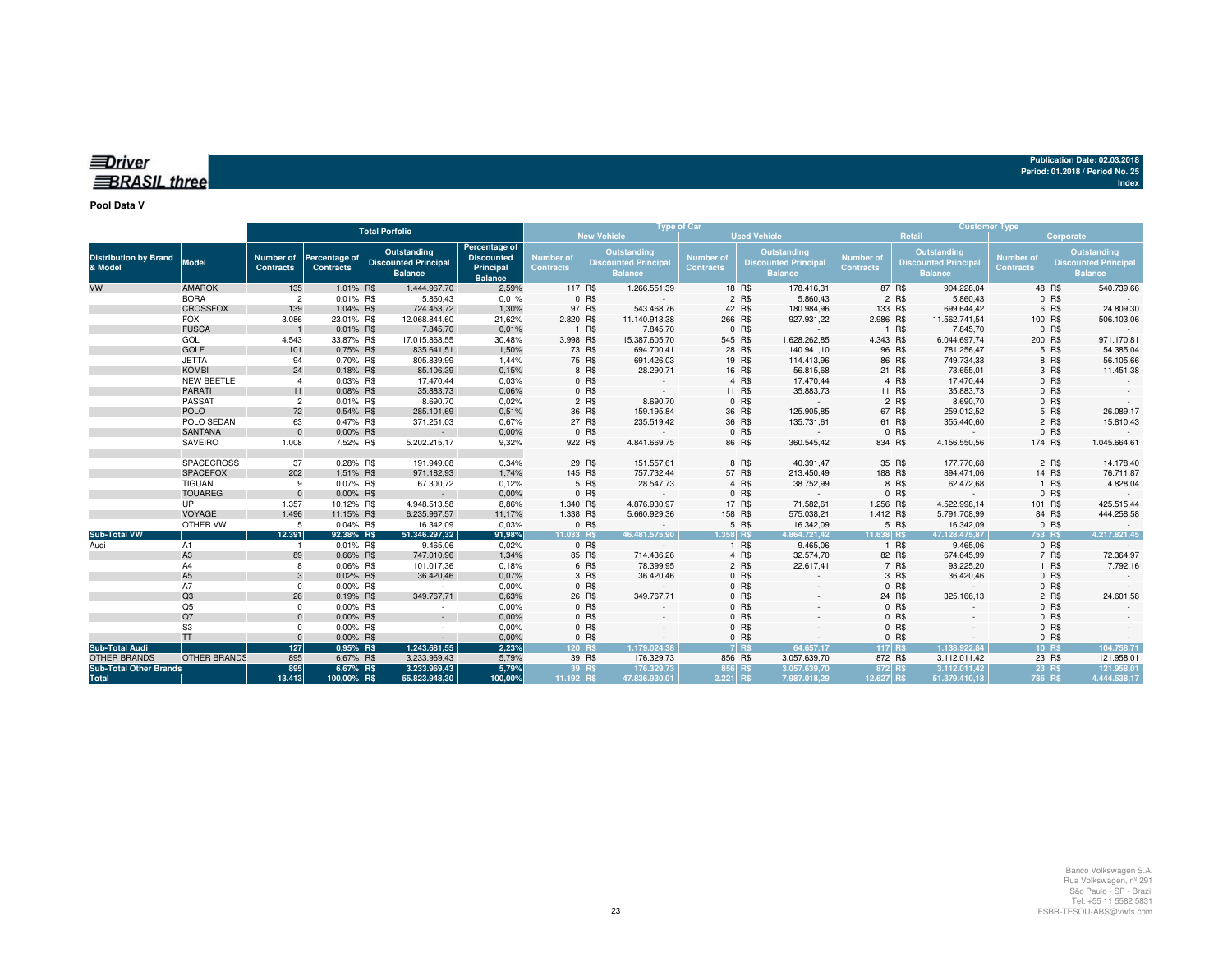# **EDriver BRASIL three**

**Publication Date: 02.03.2018 Period: 01.2018 / Period No. 25Index**

**Pool Data IV**

| <b>EA189 Engine status</b> | <b>Number of</b><br><b>Contracts</b> | <b>Contracts</b> | Percentage of Outstanding Discounted<br><b>Principal Balance</b> | Percentage of<br><b>Discounted</b><br><b>Principal</b><br><b>Balance</b> |
|----------------------------|--------------------------------------|------------------|------------------------------------------------------------------|--------------------------------------------------------------------------|
| EA189 Engine               | 15                                   | $0,11\%$ R\$     | 172.322,94                                                       | 0,31%                                                                    |
| Other                      | 13.398                               | 99,89% R\$       | 55.651.625,36                                                    | 99,69%                                                                   |
| <b>Total</b>               | 13.413                               | $100,00\%$ R\$   | 55.823.948,30                                                    | 100,00%                                                                  |